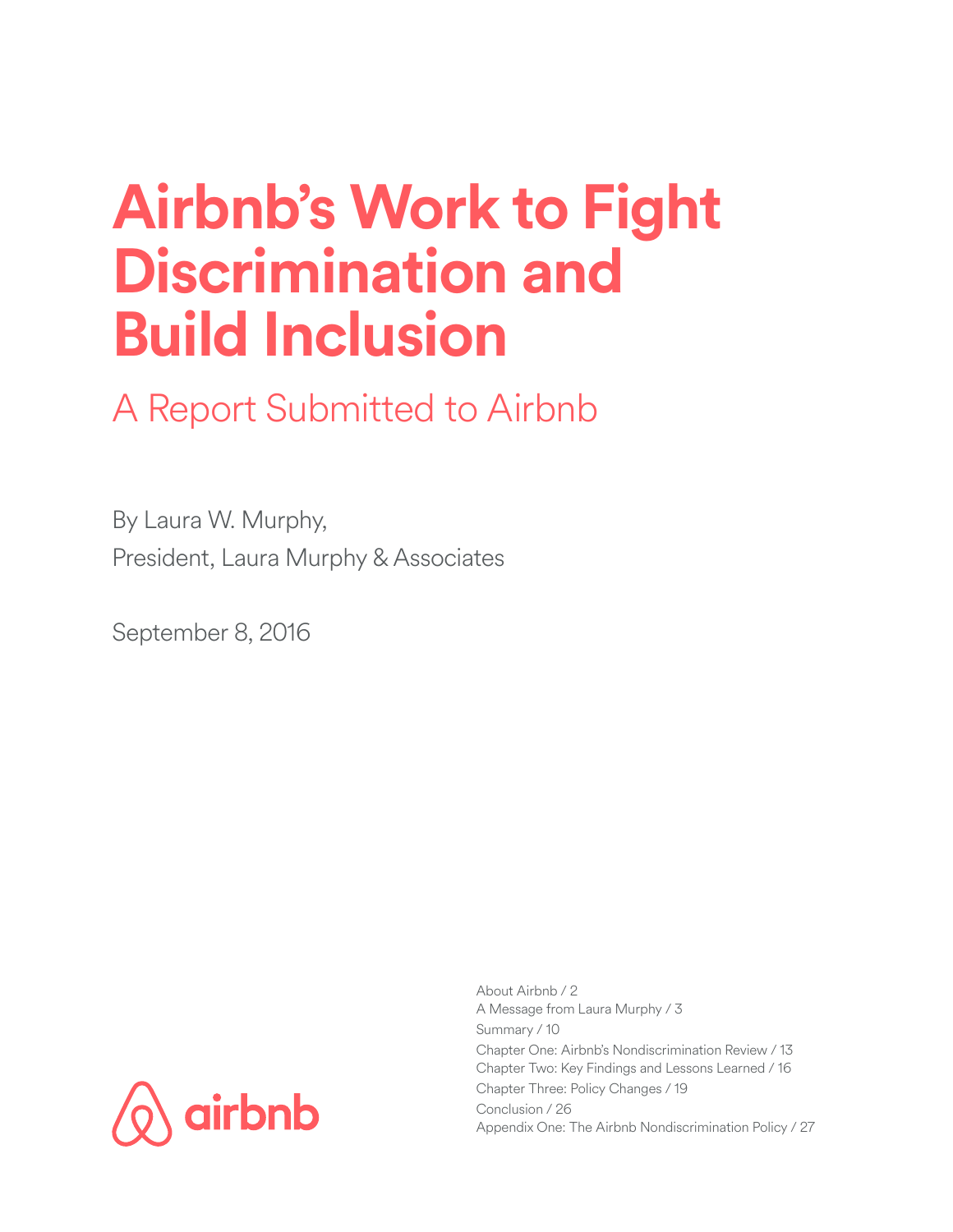## **About Airbnb**

Founded in August 2008 and based in San Francisco, Airbnb is a trusted community marketplace for people to list, discover, and book unique accommodations around the world —online or from a mobile phone or tablet. Whether an apartment for a night, a castle for a week, or a villa for a month, Airbnb connects people to unique travel experiences, at any price point, in more than 34,000 cities and 191 countries. And with world-class customer service and a growing community of users, Airbnb is the easiest way for people to monetize their extra space and showcase it to an audience of millions.

Hosts create profles for themselves and their property, choose their own price and availability, and set guidelines for guests. Hosts and guests learn about each other through past reviews and personal communication through the Airbnb platform. Guests and hosts use Airbnb to confrm travel dates and expectations, and make and receive payments. After the stay, both hosts and guests leave reviews for one another, which are public for all future hosts and guests to read.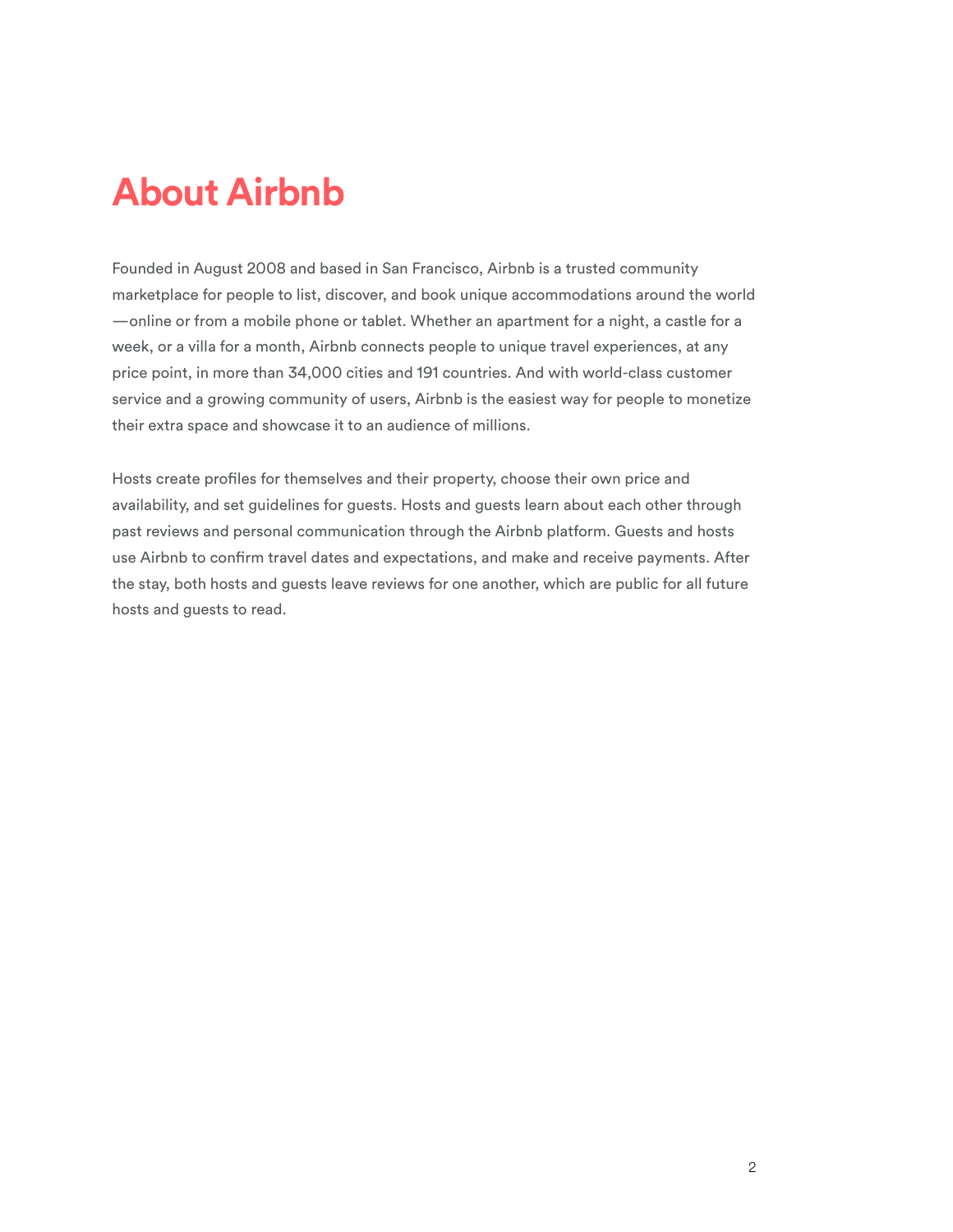### **A Message from Laura Murphy**

When I was approached by Airbnb and asked to lead their effort to fight discrimination and bias, I was skeptical. After spending decades devoting my career to fghting for the protection and advancement of civil rights and civil liberties in this nation, at the American Civil Liberties Union and other organizations, I've seen many companies merely pay lip service to addressing the problems of racism and discrimination.

I was also skeptical because I wondered what one company, especially such an upstart in the [sharing economy,](http://www.economist.com/news/leaders/21573104-internet-everything-hire-rise-sharing-economy) could do to have a deep impact on ending racial discrimination among its users. After all, the sad truth is that racial biases (as well as other forms of bias) are deeply embedded in the culture of our nation. No one company can create an alternative universe where they do not exist.

In the area of housing and public accommodations in particular, for the vast majority of this nation's history it was legal to discriminate based on race and other immutable characteristics. Only about 50 years ago, after great social tumult, federal laws were enacted to prevent discrimination in the real estate and lodging industry, the two most prominent being the Fair Housing Act of 1968 and Title II of the Civil Rights Act of 1964. As important as those laws are, they were unevenly enforced and lacked sufficient strength to be universally efective. Even with those federals laws supplemented by state and local prohibitions, evidence points to the sad fact that discrimination in lodging has been one of the most intractable civil rights problems in our nation.

Further, I once served as the District of Columbia's frst Director of Tourism in the early 1990s. I became familiar with the many tactics long used by hotels, restaurants, and tour companies to facilitate or ignore racial discrimination. Before a sharing economy company like Airbnb was even imagined, there were established problems with discrimination in the travel and tourism industry. During my stint as a tourism leader in the nation's capital, one of my greatest challenges was getting that industry to employ and do business with members of the Asian American, Pacifc Islander, Latino, and African American communities, and to help circulate the tourism dollar so that it helped communities and neighborhoods outside the small corridor of federal monuments and attractions.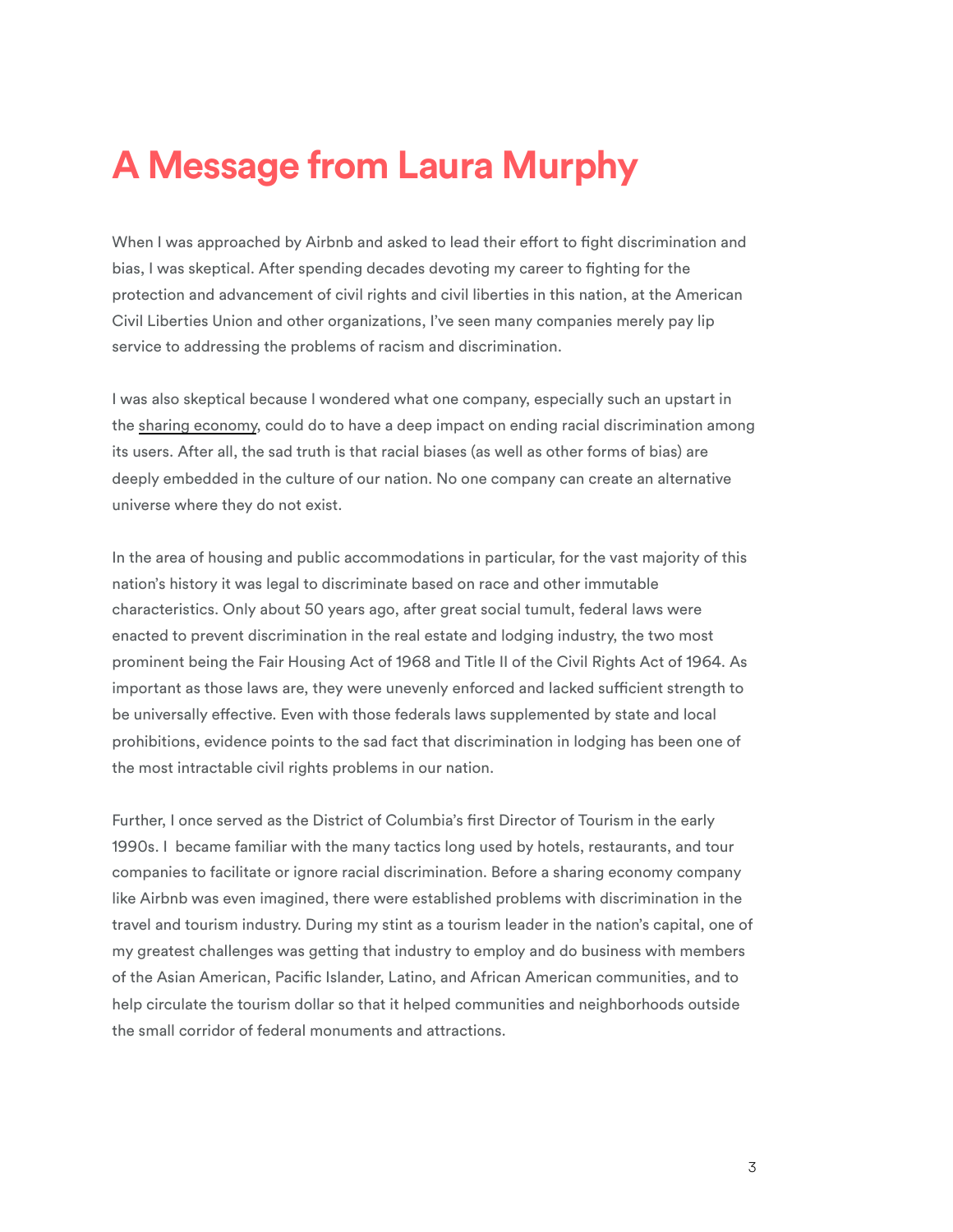Finally, as an African American woman, I grew up understanding the sting of bias. My mother, who was born in New England, was terrifed of travel in the southern United States. Even outside of the South, my family, like most black families, often had difficulty booking hotel rooms when traveling in the United States, even when it was clear that we had the means to do so. We knew that we were being turned down at hotels—even those with vacancies—merely because they did not want black customers. My parents told me stories about the [Green Book](http://www.autolife.umd.umich.edu/Race/R_Casestudy/Negro_motorist_green_bk.htm) and how black families had to stay with other black families because [Jim Crow laws](http://www.pbs.org/wgbh/americanexperience/freedomriders/issues/jim-crow-laws) permitted most hotels and motels to deny accommodations to black travelers.

We would like to think that decades after these forms of overt biases were in place and sanctioned by law, in 2016 a company like Airbnb would not have to deal with these problems. Unfortunately, that is not the case: Airbnb has seen how African Americans and other people of color have been discriminated against when trying to fnd a place to stay. It was clear that Airbnb needed a comprehensive, end-to-end review of all facets of the Airbnb community, with a focus on how the platform can be designed to prevent and address discrimination.

Given that context, I had to ask: was it realistic to expect Airbnb to do better than others in the travel and lodging business and be a leader in overcoming longstanding industry practices and widespread bias? After engaging with key stakeholders and officials at every level of the company, my skepticism was replaced by enthusiasm for the task. Here is what I have come to believe:

**Airbnb is engaging in frank and sustained conversations about bias on its platform. More noteworthily, however, Airbnb is putting in place powerful systemic changes to greatly reduce the opportunity for hosts and guests to engage in conscious or unconscious discriminatory conduct.** 

What initially persuaded me that change is possible at Airbnb was a series of conversations with key stakeholders, starting with my frst conversation with Airbnb's CEO, Brian Chesky. In the course of a very substantive meeting, Chesky said to me with great conviction, "Airbnb will never be able to fulfll its mission without seriously combating discrimination on its platform." I heard a level of determination and commitment in his words, words that were repeated by the members of the executive staff throughout the company.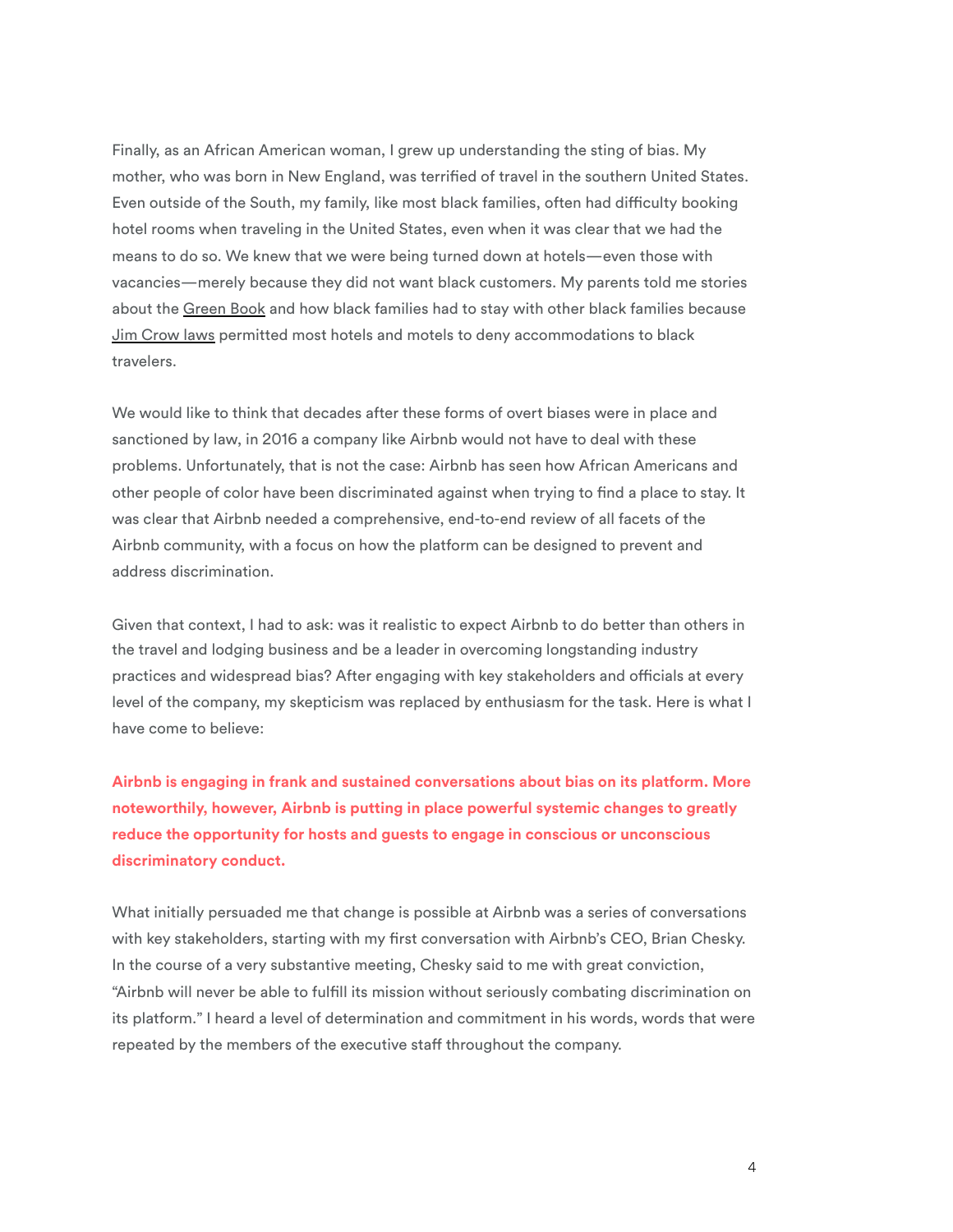Brian Chesky was also forthright in admitting that his company was slow to address these problems. He and his co-founders Joe Gebbia and Nathan Blecharczyk started Airbnb in 2008 with the best of intentions, but were not fully conscious of racial bias when they designed the platform. He agreed and was personally concerned that there was an unacceptable lack of urgency around Airbnb's previous attempts to address allegations of racial bias within the Airbnb community, and vowed that such unconsciousness would not happen again.

Other stakeholders take just as seriously the problems of discrimination on Airbnb's platform. Along with top management, these stakeholders and constituents, notwithstanding vigorous criticism, made me confdent that greatly reducing bias on Airbnb's platform was achievable. Among the stakeholders I met with as we worked on this challenge were:

- **Hosts:** The vast majority of hosts we engaged believe that discrimination inhibits their ability to earn supplemental income, it is bad for business and their collective reputations, and they are invested in seeing it end. They also want freedom to determine who stays in their home. Airbnb sought to strike a balance between homeowners' rights and the need to have people on their platform who embrace the company's mission, i.e., not tolerating discrimination based on certain immutable characteristics.
- **Victims of discrimination:** After speaking with victims of discrimination, the majority wanted to use the site again, and felt that there were specifc reforms that could be put into place to, if not eliminate, then at least greatly diminish bias.
- **Employees:** Airbnb employees are proud of where they work and don't want their employer to do anything to facilitate discrimination or let these kind of problems fester. Before this review started, a number of employees had formed internal working groups to come up with solutions. They showed up at town halls with thoughtful questions, and sought ways to be involved. They made it clear that they wanted to be part of the solution not just for African American travelers but for Latino, Asian American Pacifc Islander, and LGBTQ, people with disabilities, and other travelers as well. My particular thanks go to Global Policy Director Sarah Bianchi, Director of Product Donna Boyer, and Director of Diversity and Belonging David King for their leadership and tireless work.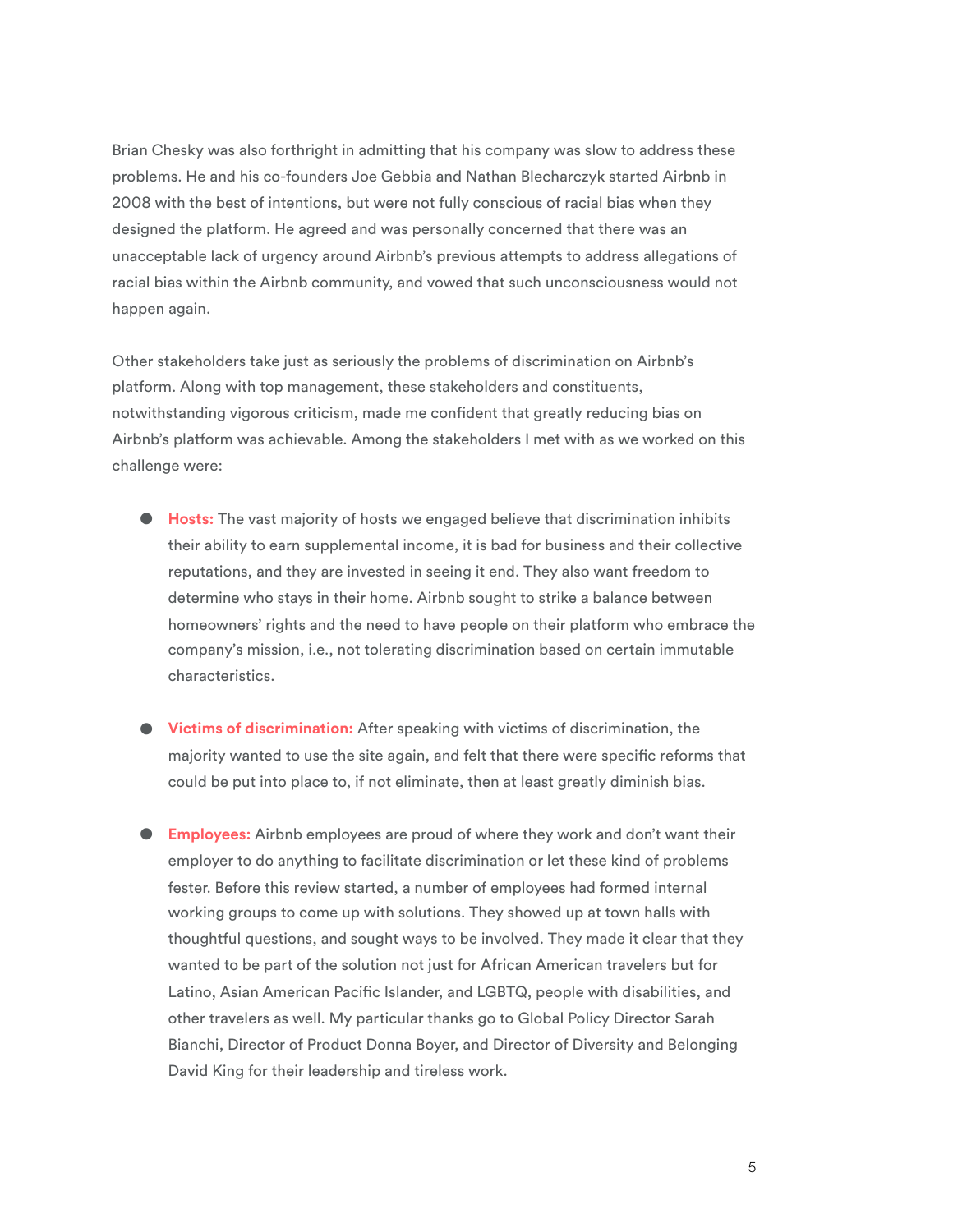- **Civil rights organizations:** Civil rights leaders are rightly concerned about the advancement of civil rights in the sharing economy. A number of them have written very thoughtful articles, given speeches, and have written letters to Airbnb about the need to structure inclusion and eliminate bias. They have graciously offered their input on dozens of proposed solutions, and have agreed to work with Airbnb to hold the company accountable.
- **Federal and state regulatory agencies:** Regulators want to see good faith eforts on the part of businesses in the sharing economy. They encouraged Airbnb to be proactive and not wait on government before changes were put into place.
- **Elected and appointed ofcials:** When their constituents complain, public leaders jump into action. These officials act as an important barometer of consumer concerns. As part of this 90-day review process, a number of elected officials have engaged Airbnb in meaningful discussions about discrimination and government concerns related to bias.
- **Travel and tourism executives:** The Internet has led to the creation of a plethora of innovative services for travelers. Many potential Airbnb partners wanted to engage in cooperative travel enterprises, but only if they were sincerely addressing discrimination. Travel and tourism partners had a variety of useful and practical suggestions.

#### **● Leaders and expert consultants, including:**

○ **The Honorable Eric H. Holder, Jr.** Mr. Holder served as the 82nd U.S. Attorney General from 2009 to 2015, making him one of the longestserving attorneys general in U.S. history. Serving as the nation's top law enforcement official, he oversaw the prosecution of hundreds of terrorists and white collar criminals, and instituted major reforms to criminal justice and policing practices. He also signifcantly reenergized the enforcement of federal civil rights laws. After leaving the U.S. Department of Justice, he returned as a partner to Covington & Burling, LLP.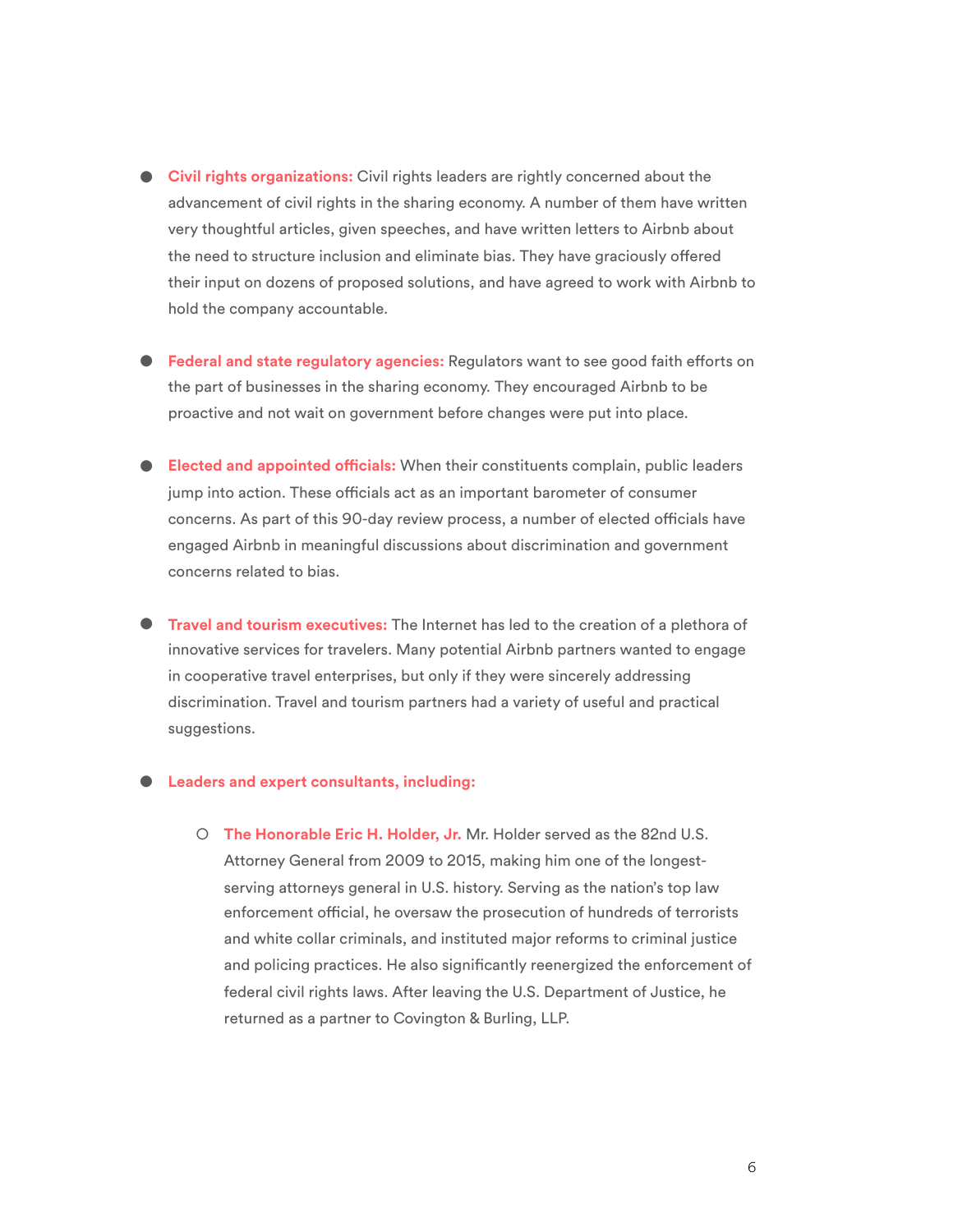- **Margaret L. Richardson.** Ms. Richardson joined Airbnb's global policy development team in August. Prior to this, she was Of Counsel at Covington & Burling, LLP, where she served as an outside advisor and worked closely with the Airbnb team on this project. From 2009 until July 2015, she was a counselor to U.S. Attorney General Holder, serving as White House Liaison, Deputy Chief of Staf, and Chief of Staf, respectively. Prior to joining the Obama administration, she worked on the Obama Biden campaign and transition teams in a variety of capacities.
- **John Relman.** Mr. Relman is a noted civil rights attorney in Washington, D.C. who has represented scores of plaintifs and public interest organizations in individual and class action discrimination cases in federal court. Mr. Relman has written and lectured extensively in the areas of fair housing and fair lending law and practice, and has provided numerous training classes and seminars for plaintifs' lawyers, fair housing organizations, the real estate industry, and lending institutions. He is the author of the *Housing Discrimination Practice Manual*, published by the West Group.
- **Dr. Robert W. Livingston.** Dr. Livingston is a Lecturer of Public Policy at the Harvard Kennedy School of Government. Prior to joining Harvard, he held faculty positions at the University of Wisconsin-Madison, the Kellogg School of Management at Northwestern University, and the University of Sussex in England. Broadly speaking, Dr. Livingston's research focuses on diversity, leadership, and social justice. His work has been published in numerous top-tier academic journals.
- **Dr. Daniel Efron.** Dr. Efron is an Assistant Professor of Organisational Behaviour at London Business School. Previously, he taught at the Kellogg School of Management at Northwestern University. He earned his Ph.D. from Stanford and his B.A. from Yale. His research examines the psychology of ethical decision-making, discrimination, and hypocrisy, and has appeared in such scholarly publications as the *Journal of Personality and Social Psychology, Organizational Behavior and Human Decision Processes*, the *Journal of Experimental Social Psychology*, and *Personality and Social Psychology Bulletin*.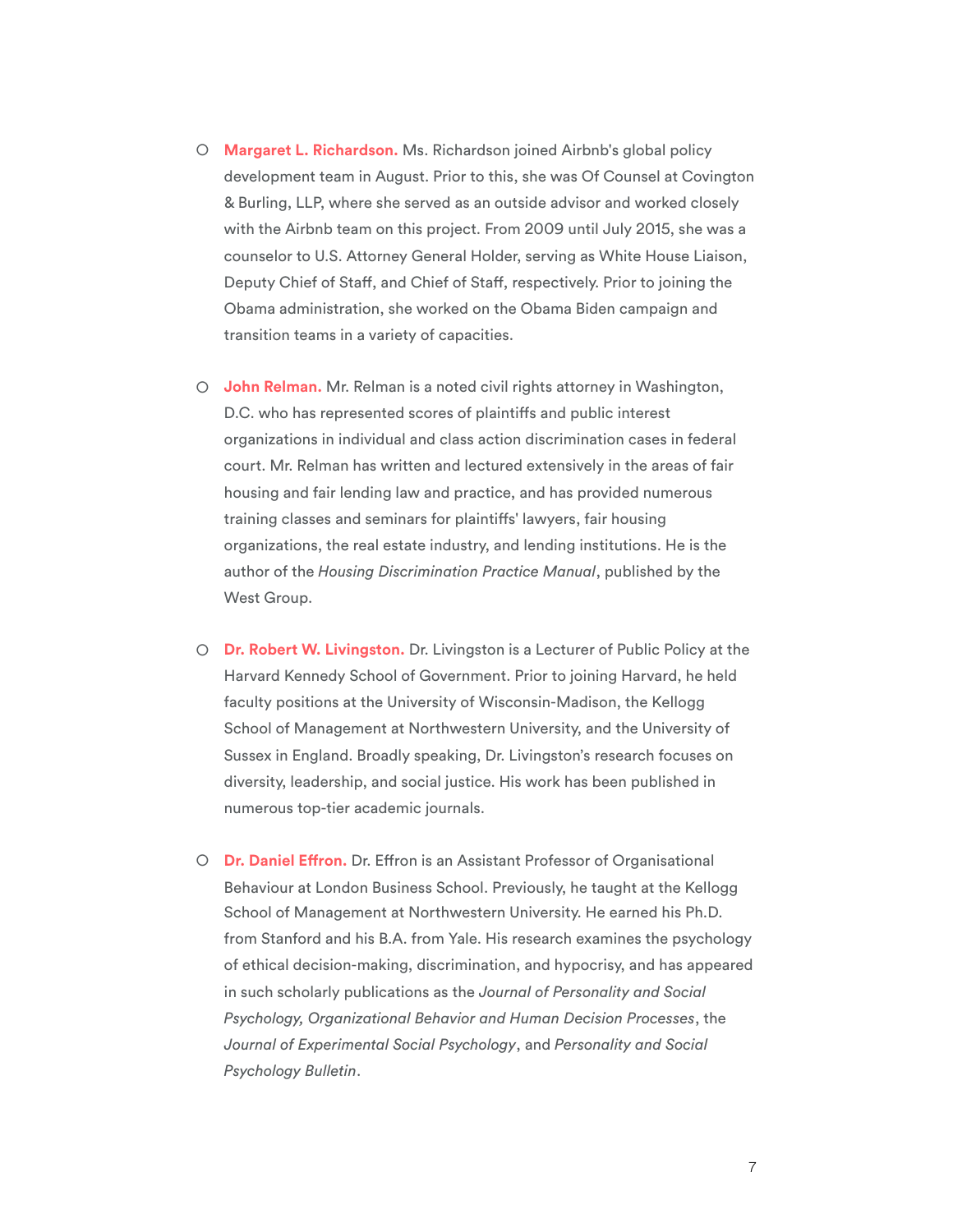○ **Dr. Peter Glick.** Dr. Glick is the Henry Merritt Wriston Professor in the Social Sciences at Lawrence University. His foundational work on benevolent sexism (with Susan Fiske) received the American Psychological Association's Allport Prize for best paper on intergroup relations. In addition to more than 80 articles and chapters, Dr. Glick has co-edited or co-authored three books, including the *SAGE Handbook of Prejudice* and *[The Social Psychology of Gender](http://www.guilford.com/books/The-Social-Psychology-of-Gender/Rudman-Glick/9781606239636)*.

To these thoughtful stakeholders, I can only say thank you for working with me and working with the team at Airbnb to slog through these tough, emotionally charged issues. These problems did not materialize overnight, and Airbnb will not fully resolve them in the short term, but I strongly believe we are off to a very serious and productive start.

The advice of these stakeholders and consultants is the basis for my report, which outlines the policy and product changes Airbnb will make to help fght discrimination. While this issue garnered signifcant attention after some African Americans highlighted their negative experiences when using Airbnb, I am confdent that the policies and proposals being implemented by the company will help everyone who has ever been discriminated against because of who they are, where they are from, what they look like, or whom they love.

These changes are merely a frst step. Airbnb understands that no one company can eliminate racism and discrimination. Fighting bias is an ongoing task that requires constant vigilance from all of us. And there is no question that we will continue to see examples of bias and discrimination in society, the sharing economy, and Airbnb in the future. As certain product tools are built and implemented, they will need to be refned and updated. The task of fghting discrimination is difcult, but Airbnb is committed to continuing this work in the future, and I will personally hold them to their word. We all should.

As a former Director of Tourism, I also see enormous potential for Airbnb to bring tourism to communities that haven't beneftted from it in the past. Airbnb hosts are thriving in communities like Southeast Washington, D.C. and the South Side of Chicago. Tourism dollars are flowing into local businesses. And as Airbnb continues to tackle difficult issues, it must also seize the opportunity to help deliver economic benefts to these and other underserved communities.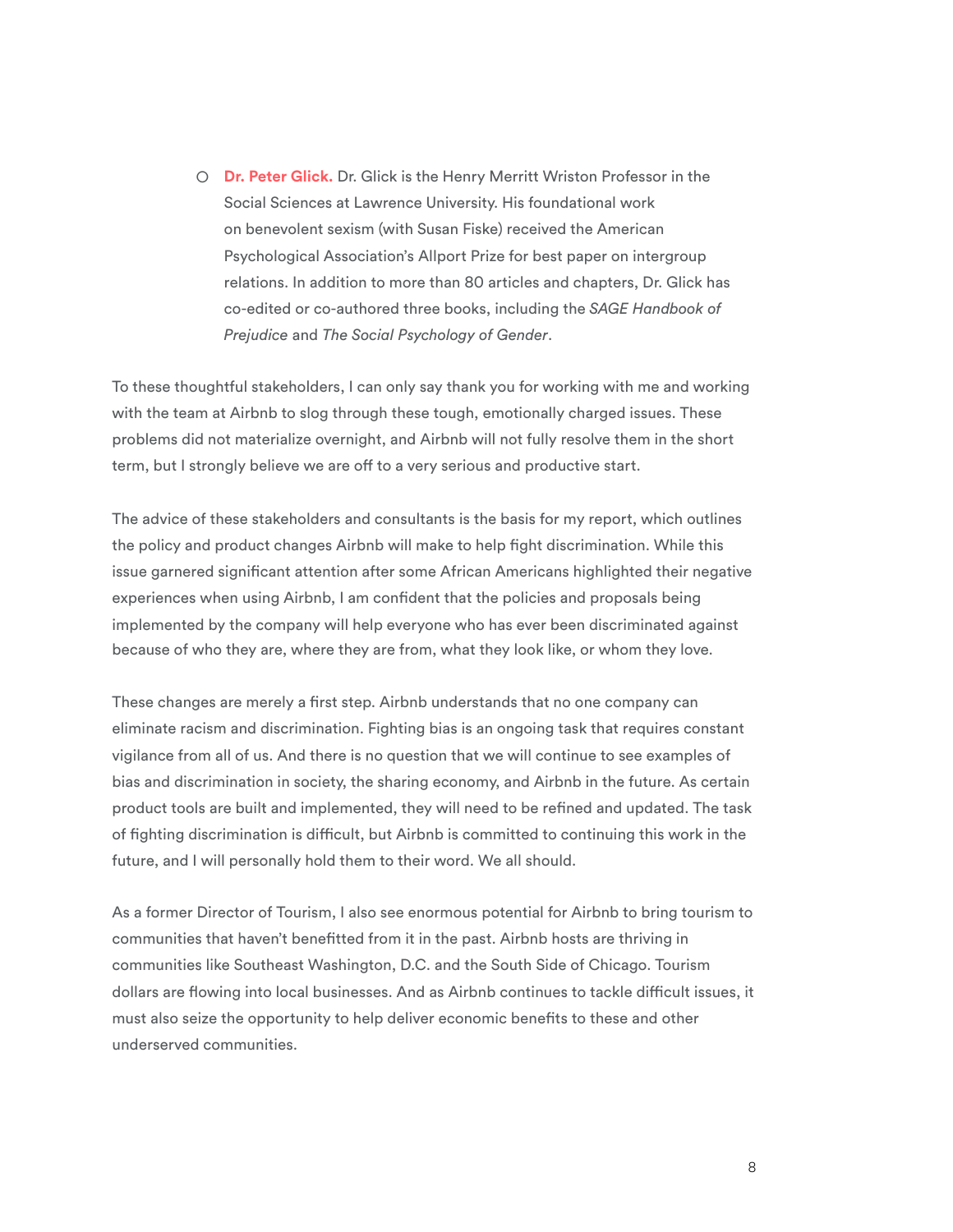Moving ahead, efectively fghting bias and discrimination also requires ongoing listening to thoughtful individuals and groups in the Airbnb community and outside of it. I welcome your continued input, ideas, and advice on the steps Airbnb can take to build a community where anyone can belong anywhere.

Airbnb was founded to bring people together. Fighting discrimination is fundamental to the company's mission, and I am confdent that our work as advocates in concert with the company itself will help create a community that welcomes everyone.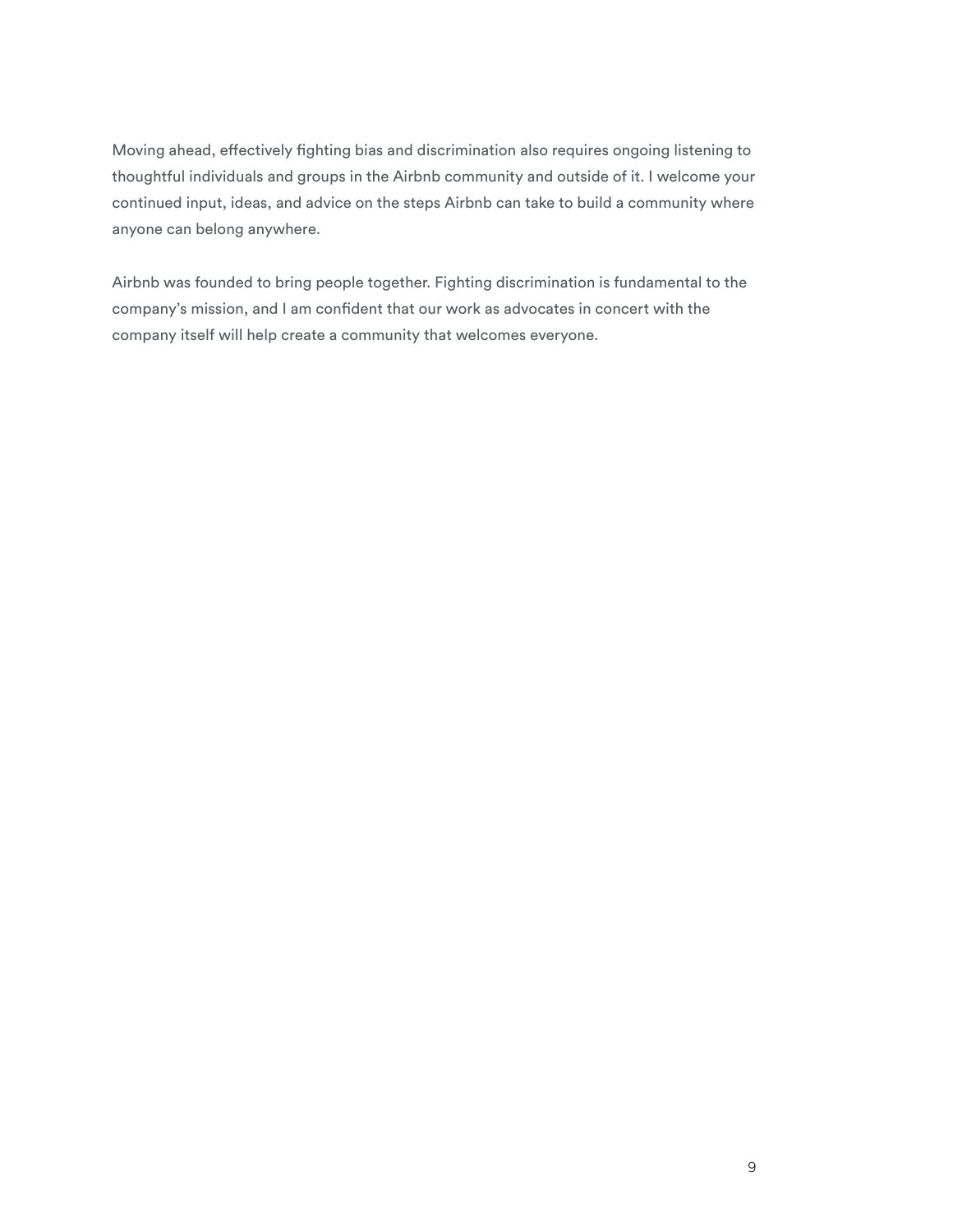### **Summary**

Airbnb is a company that has made home sharing easier and more popular, and it has shown how home sharing can both facilitate travel and bring people from disparate backgrounds together. Fighting discrimination is fundamental to the company's mission. While there are countless examples of Airbnb hosts and guests who have forged positive connections with people from diferent backgrounds, there have been too many unacceptable instances of people being discriminated against on the Airbnb platform because of who they are or what they look like.

A team representing executives from every Airbnb department conducted a comprehensive examination of how Airbnb has fought discrimination in the past, where these eforts fell short, and how they can be improved in the future. Based on that review, Airbnb has committed to make a series of product and policy changes that will help fght discrimination and bias. These changes include:

#### **● The Airbnb Community Commitment**

Airbnb believes everyone in the Airbnb community should be held to a standard that goes above and beyond what is required by law. Beginning November 1, 2016, everyone who uses Airbnb around the world will be asked to afrmatively agree to uphold the following commitment before they book a listing or share their space on the Airbnb platform:

*"We believe that no matter who you are, where you are from, or where you travel, you should be able to belong in the Airbnb community. By joining this community, you commit to treat all fellow members of this community, regardless of race, religion, national origin, disability, sex, gender identity, sexual orientation or age, with respect, and without judgment or bias."*

#### **● A New Nondiscrimination Policy**

Agreeing to the Airbnb Community Commitment also means agreeing to follow Airbnb's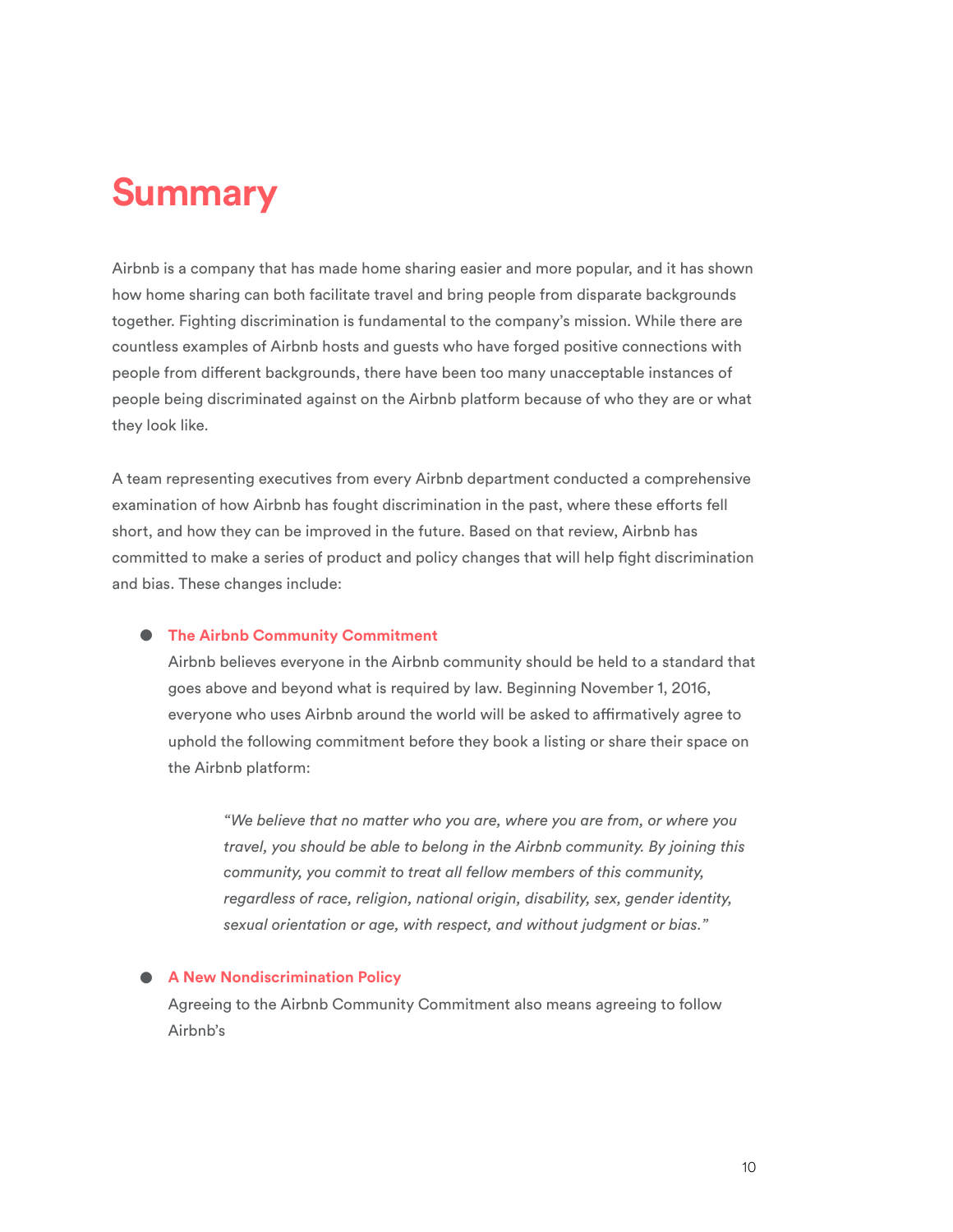strengthened and more detailed nondiscrimination policy. Like the Community Commitment, these rules are stronger than what is required by law.

#### **● A Permanent, Full-Time Product Team to Fight Bias and Promote Diversity**

Airbnb has assembled a permanent team of engineers, data scientists, researchers, and designers whose sole purpose is to advance belonging and inclusion and to root out bias.

#### ● **Encouraging the Growth of Instant Book Listings**

Airbnb wants to make booking a listing easy for everyone. Instant Book allows certain listings to be booked immediately—without prior host approval of a specifc guest. Airbnb will accelerate the use of Instant Book with a goal of making one million listings bookable via Instant Book by January 2017.

#### **● Going Beyond Photos**

Profle photos help hosts and guests get to know one another and can serve as an important security feature. At the same time, some have asked Airbnb to remove profile photos from the platform. Airbnb's new product team dedicated to fighting discrimination will experiment with reducing the prominence of guest photos in the booking process and enhancing other parts of host and guests profles with objective information.

#### **● Enforcing the Rules, Supporting Our Community**

To improve its response to discrimination complaints and better enforce its policies, Airbnb overhauled its enforcement protocols. The Airbnb team developed new tools to quickly and reliably route concerns regarding discrimination to a group of trained specialists who are dedicated to both identifying and combatting discrimination.

#### **● Open Doors**

Airbnb is committed to implementing solutions that help ensure everyone can use the site to fnd a place to stay. If someone is discriminated against while using the platform, Airbnb wants to make it right. To achieve this goal, Airbnb is instituting Open Doors. Under Open Doors, if a guest is not able to book a listing because they have been discriminated against, Airbnb will ensure the guest fnds a place to stay.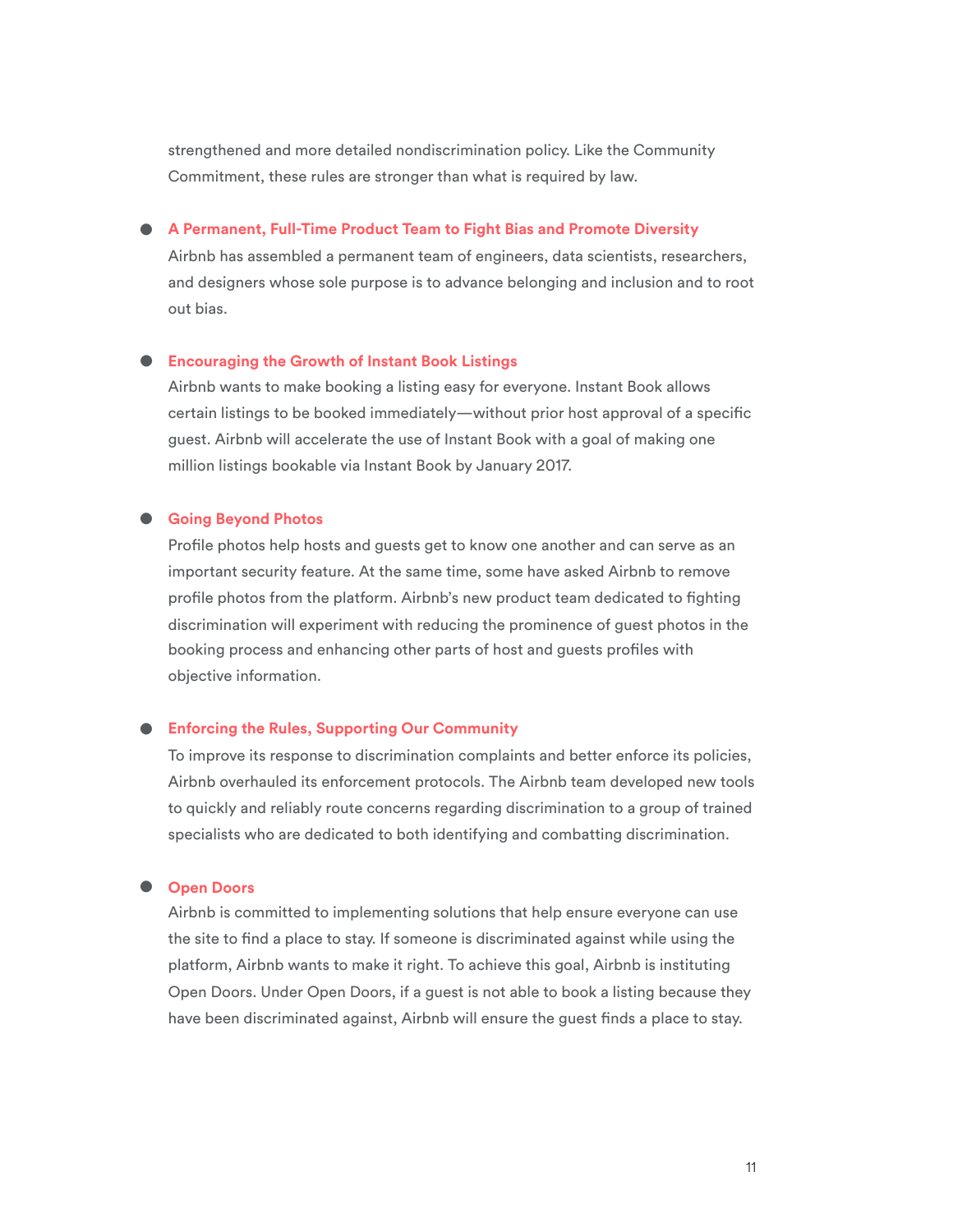### **● Welcome to Our Home: Addressing Unconscious Bias and Bringing People Together**

In order to help create a world where anyone can belong anywhere, Airbnb will offer new training to help people learn how to fight bias. As the program develops, we will highlight hosts who have completed this training.

#### **● A Diverse Workforce, A Diverse Community**

Airbnb realizes that becoming a more diverse company will make it a stronger company. Airbnb wants to ensure its workforce is more diverse and has work to do to achieve this goal. The company will implement the Diversity Rule, a new Airbnb policy that will mandate that all candidate pools for senior-level positions include women and candidates from underrepresented backgrounds. Airbnb will also expand eforts to bring economic opportunities to minority-owned business and encourage more people from underrepresented populations to use Airbnb.

These changes are only Airbnb's frst steps. Fighting discrimination will require constant and ongoing work. The internal working group that produced this report will continue working to both implement these initiatives and evaluate additional steps Airbnb can take to ensure the Airbnb community is truly fair for all.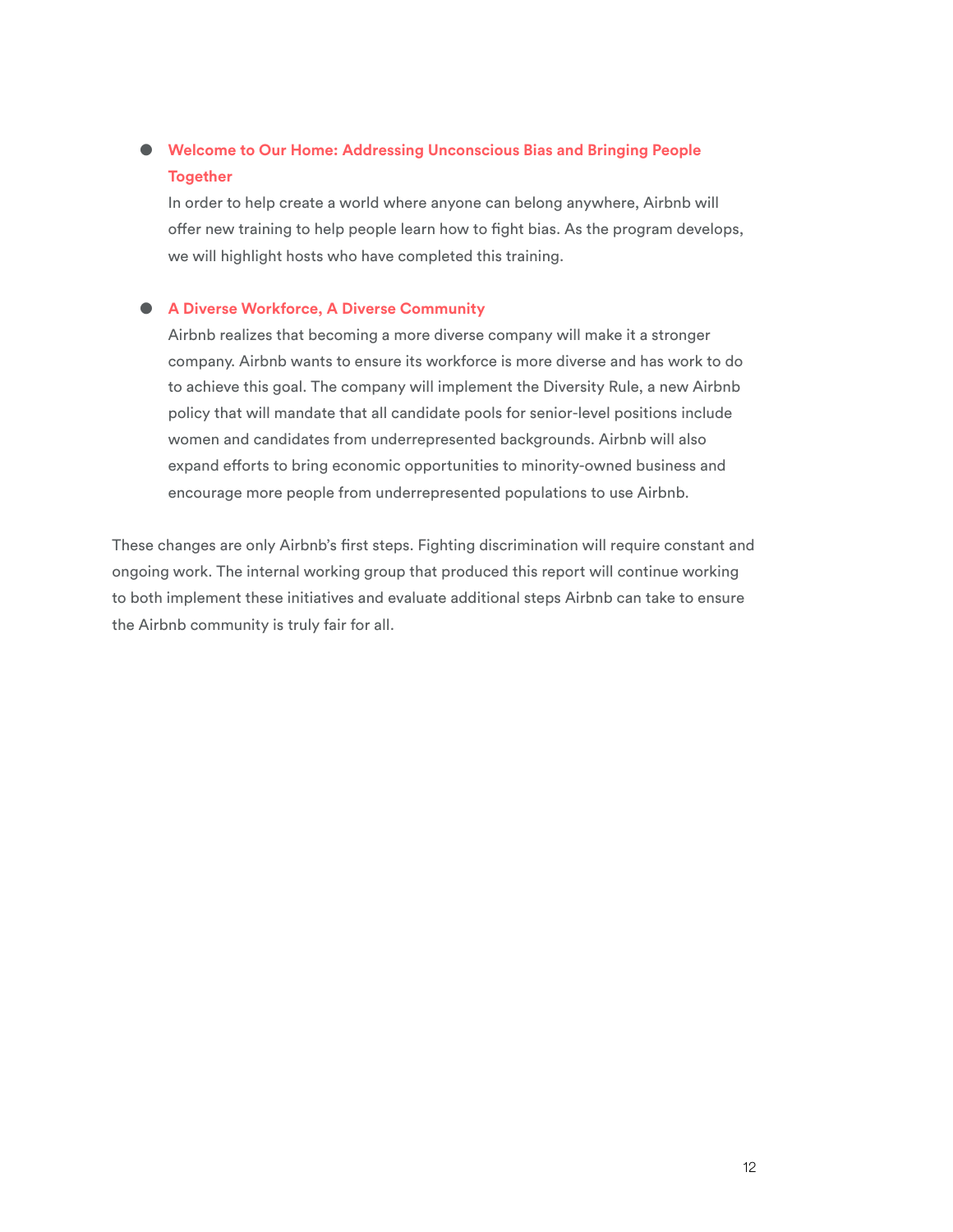# **Chapter One:**  Airbnb's Nondiscrimination Review

An increasing number of Airbnb hosts and guests have voiced their concerns about being discriminated against when trying to book a listing because of their race, sexual orientation, or gender identity. Discrimination fies in the face of the company's mission to build a world where anyone can belong anywhere.

This outcry from the community led Airbnb to closely examine their nondiscrimination policies and procedures. Airbnb has had nondiscrimination rules in place since the early days of the company and has removed hosts and guests from the platform who violate these rules. However, the examination quickly uncovered that this issue is complicated, and highlighted a range of defciencies and areas ripe for improvement. It was clear that Airbnb needed a comprehensive, end-to-end review of all facets of the policy and the Airbnb community, with a focus on how the platform can be redesigned to prevent explicit and implicit discrimination.

In late May, I was approached by Airbnb and asked to lead this review. The review and my role were announced publicly on June 2, 2016. I immediately traveled to San Francisco to convene a team representing a range of departments across Airbnb and created a standing internal working group tasked with completing this review. The internal working group included senior representatives from the following Airbnb departments:

- Business Affairs
- Communications
- Customer Experience
- Data Science and Analytics
- Design
- Diversity and Belonging
- Engineering
- Executive Staff
- Financial Planning and Analysis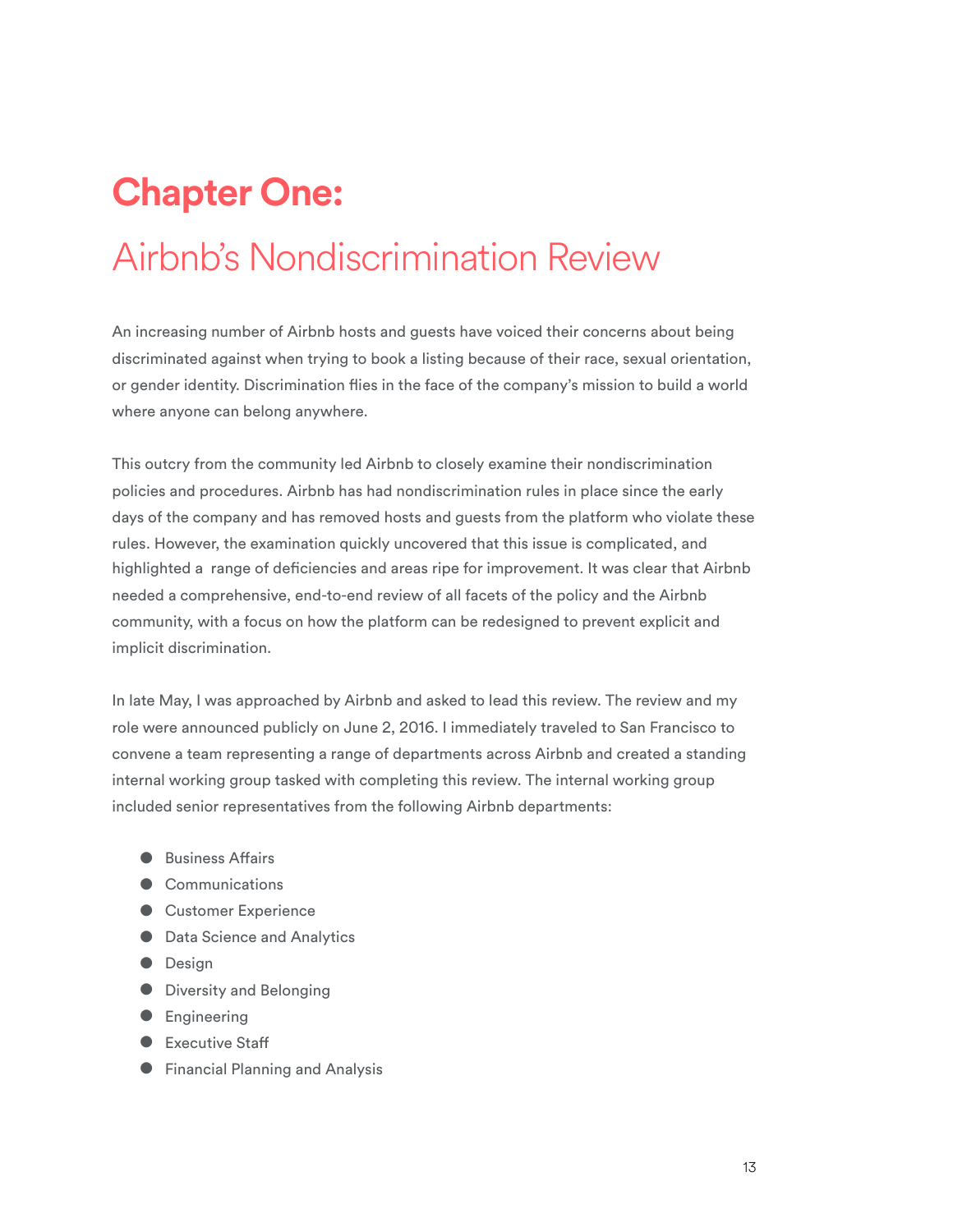- Host and Community Operations
- Legal
- Marketing
- Procurement
- Product
- Public Policy
- Research
- Talent/Human Resources
- Trust and Safety

Together, this team worked tirelessly to examine every facet of Airbnb, and crafted a range of policies and initiatives that will help fght bias and discrimination. Specifcally, the team evaluated:

#### **Hosting and Booking**

We examined precisely how hosts share their space and how guests then interact with hosts, paying particular attention to the design of our platform and how it did or did not facilitate fair interactions between people who do not know one another.

#### **Policies**

Airbnb has a wide range of rules and regulations governing host and guest conduct. We examined how these policies intersect and when, how, and why they were drafted.

#### **Enforcement and Response**

Critically, we studied how these policies are enforced and how Airbnb's internal teams are trained to respond to instances of discrimination.

#### **The Airbnb Team**

We studied the lack of diversity on the Airbnb team, and our efforts to reach out to hosts and guests in underserved communities.

#### **Partnerships**

We looked at the organizations that collaborate with Airbnb and the need for Airbnb to build broader and enduring relationships with diverse travel, civil rights, grassroots, small business, social science, and educational institutions. If Airbnb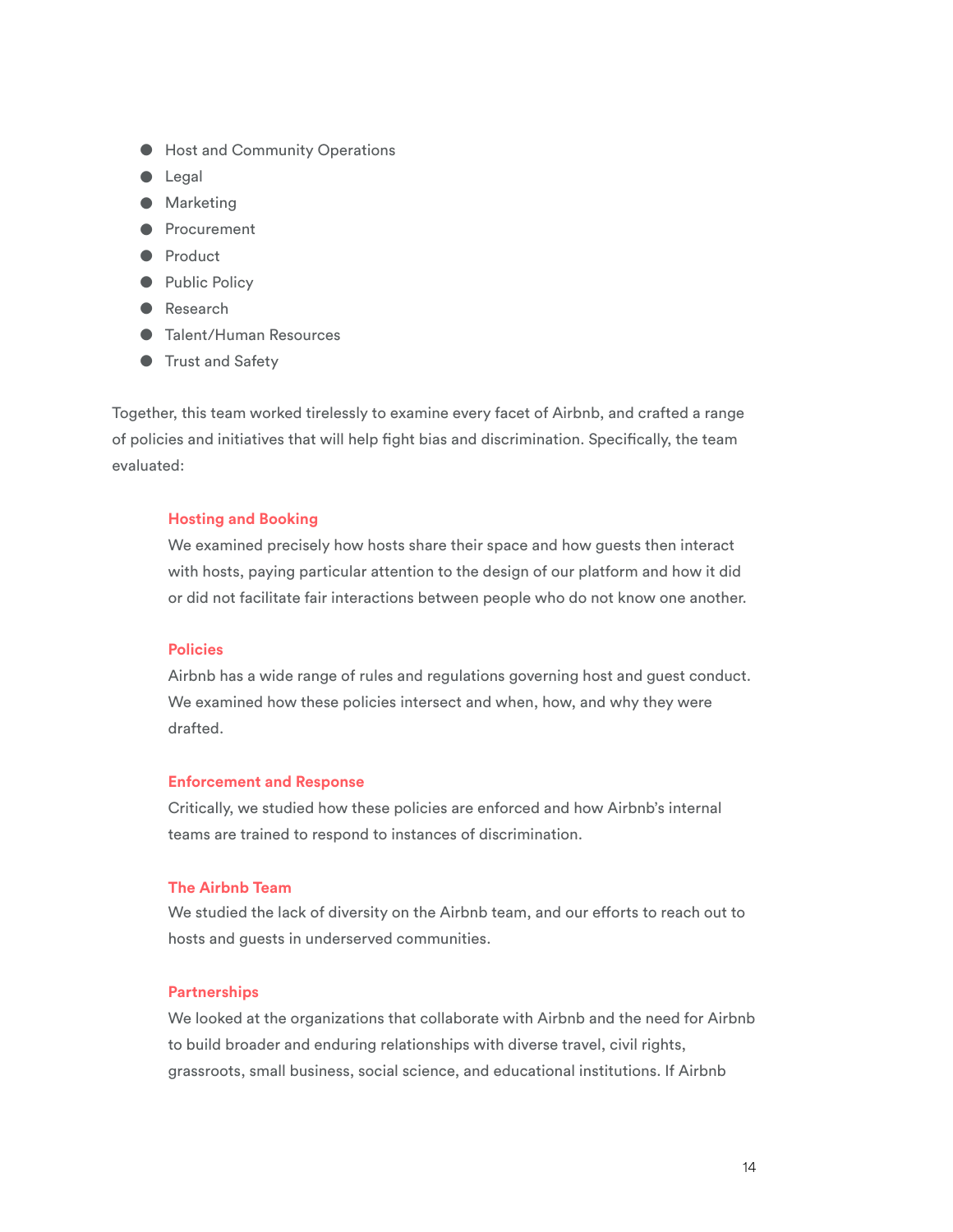wants to be at the forefront of tackling discrimination, it will be mutually beneficial to be a part of a sustained dialogue with diverse individuals and organizations.

From day one, we recognized that we did not have all the answers and formally engaged a range of experts who provided guidance throughout this process, including former U.S. Attorney General Eric H. Holder, Jr., Dr. Robert W. Livingston of Harvard University, Dr. Peter Glick, Dr. Daniel Efron, and civil rights lawyer John Relman.

Additionally, Airbnb senior officials met with a range of experts and advocates, including:

- Color of Change
- The Leadership Conference on Civil and Human Rights
- The Mexican American Legal Defense and Education Fund
- The National Urban League
- The Rainbow/PUSH Coalition
- The National Women's Law Center
- The Congressional Black Caucus
- The ACLU Racial Justice Program
- The Equal Justice Society
- The National Council of Negro Women
- The National Association for Equal Opportunity in Higher Education
- The Lawyers Committee for Civil Rights Under Law
- The NAACP
- The NAACP Legal Defense and Educational Fund
- The Brennan Center for Justice
- The National Coalition for Black Civic Participation
- The Center for American Progress
- The Lawyers Committee for Civil Rights and Economic Justice
- National Partnership for Women & Families

We also held a series of individual calls and consultations with a range of other other organizations representing the disability, Latino, Muslim, South Asian, Asian American Pacific Islander, and LGBTQ communities.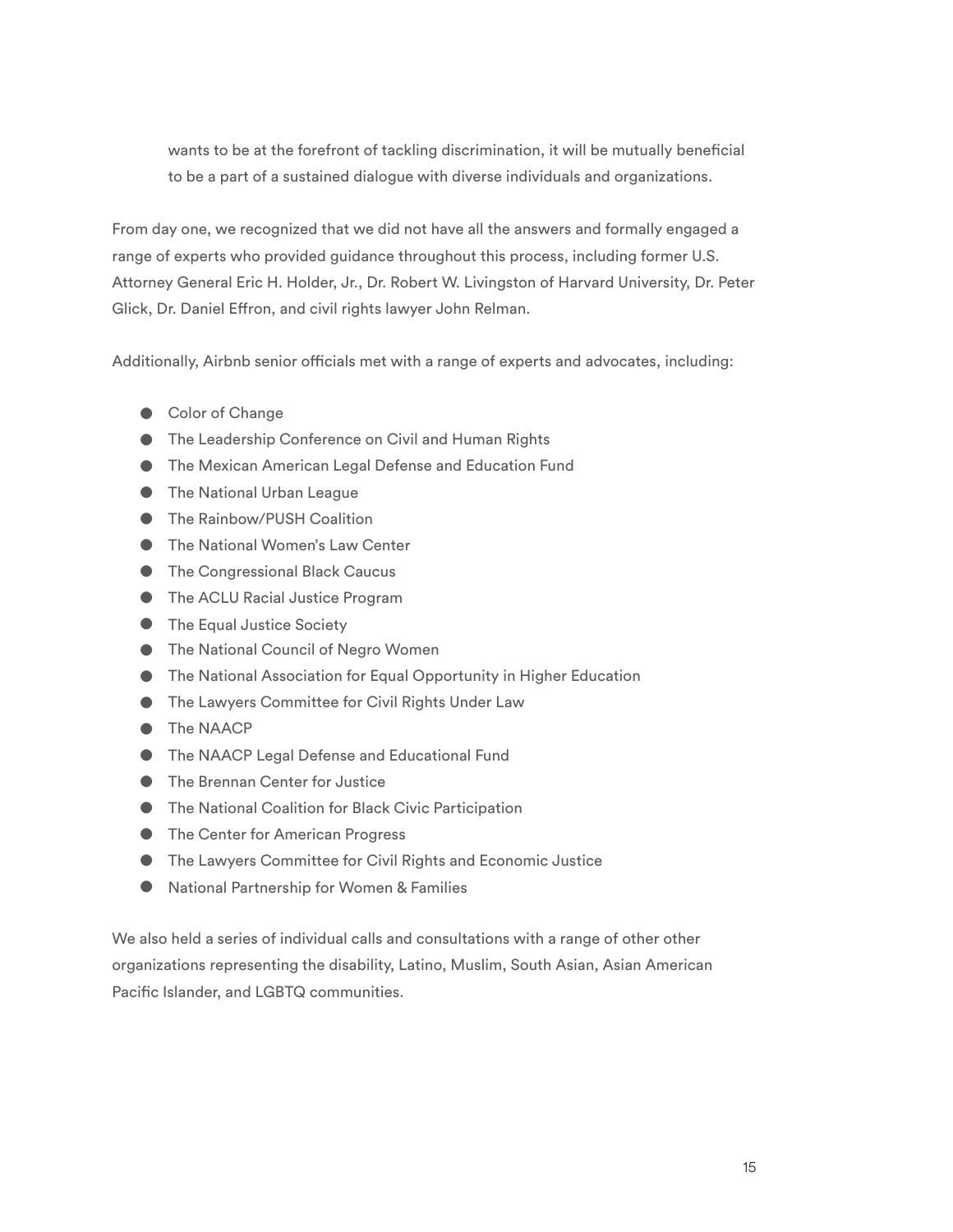### **Chapter Two:**

### Key Findings and Lessons Learned

Our comprehensive review process generated a series of key learnings that informed changes to our platform and policies. Among these fndings:

#### **1. There is No Single Solution**

There is no one product change, policy, or modifcation that can eliminate bias and discrimination. Bias and discrimination have been regrettable parts of society for centuries, and combatting these odious and objectionable behaviors is not easy and cannot be accomplished with one modifcation or initiative. Indeed, the experts we consulted through our review identifed a range of factors that contribute to bias and unfair treatment. Tackling these challenges requires a sustained and multifaceted approach.

#### **2. Discrimination Must Be Addressed**

There have been over 100 million guest arrivals in Airbnb listings, and the overwhelming majority of Airbnb hosts are respectful and welcoming of all guests. Unfortunately, it is clear that discrimination is a problem and the company believes that one instance of discrimination is one too many. The company's analysis has found that, as interest in traveling on Airbnb has continued to grow, guests regardless of race or other factors—can face difficulties booking a listing. Dynamics such as traveling during a peak time to a desired market during a major event can impact supply availability. But Airbnb's research also has generally confrmed public reports that minorities struggle more than others to book a listing.

#### **3. Workfows for Addressing Discrimination Must Be Improved**

While Airbnb has long prohibited discrimination, the company's internal processes were unclear to the front-line customer service teams who receive calls from concerned guests and hosts. As a result, some members of the community did not receive the timely, compassionate response they expected and deserved when they reported instances of discrimination.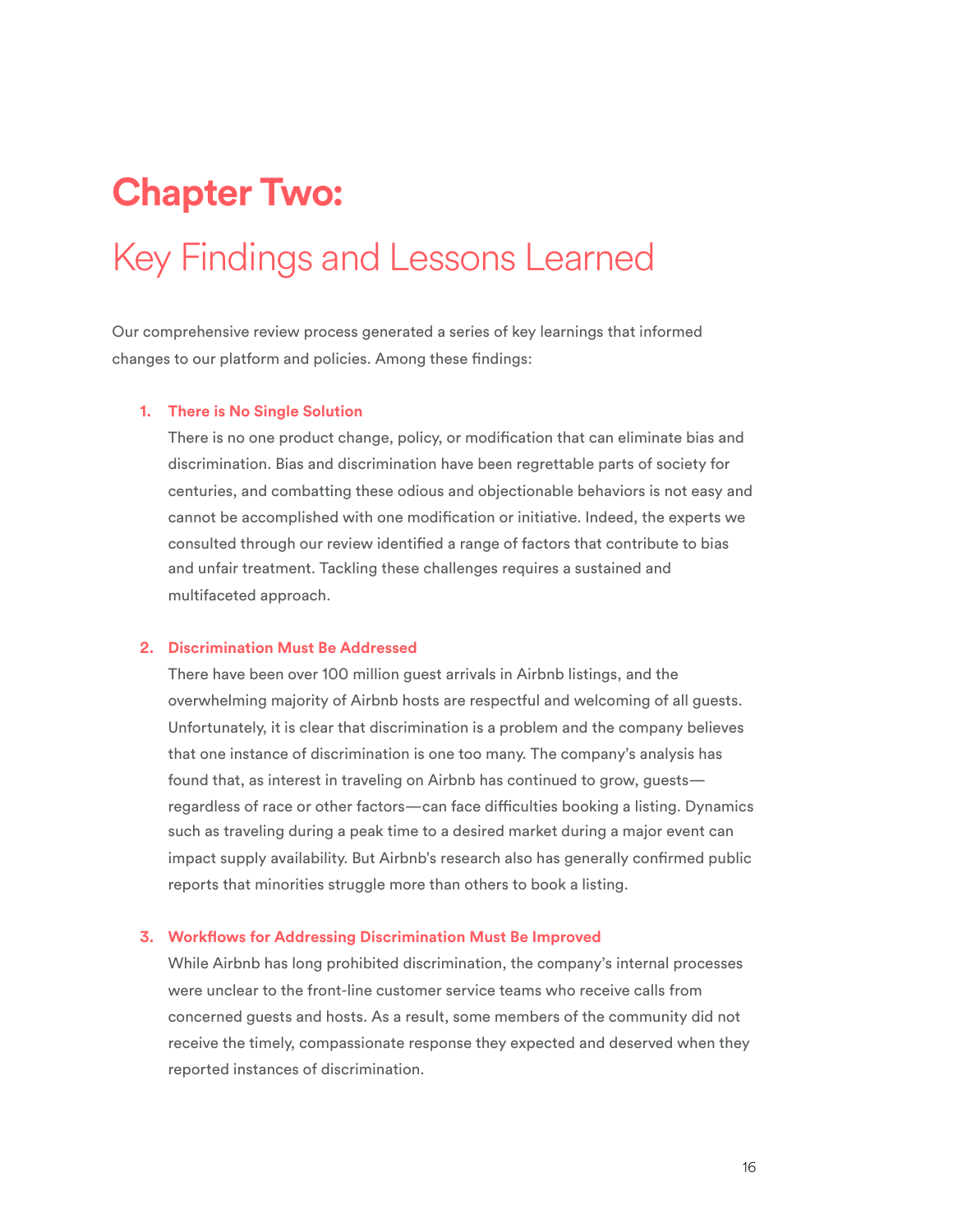#### **4. Airbnb's Nondiscrimination Policy Must Be Stronger**

Airbnb's nondiscrimination policy was well-intentioned and required hosts and guests to do more than follow applicable federal, state, and local laws. Unfortunately, awareness of the policy was extremely limited, and the processes around enforcement were not designed to refect the enormous growth the platform experienced. Additionally, the policy did not adequately address a range of practical situations faced by Airbnb hosts and guests.

#### **5. Airbnb's Platform Can Be Leveraged For Good**

Hosts and guests overwhelmingly share our commitment to diversity and belonging and are eager to open their homes. Airbnb has an opportunity to leverage that goodwill to educate more people about the steps they can take to fight discrimination and unconscious bias. Moreover, Airbnb provides an enormous opportunity for economic empowerment and entrepreneurship that should be fully developed and realized.

#### **6. Airbnb's Workforce is Not Sufciently Diverse**

Airbnb may have been slow to address concerns about discrimination because the company's employees are not sufficiently diverse.

#### **7. Quality Bias Training Needs to Be Made More Accessible**

Airbnb recognized the importance and efectiveness of training to combat unconscious bias and ofered these trainings to hosts at the Airbnb Open in November 2015. This event was attended by a small number of Airbnb's hosts and was not otherwise made accessible online or required for employees.

#### **8. Photos Are Useful, But Should Not Be as Prominent**

Airbnb believes profle photos are an important feature that help build relationships and allow host and guests to get to know one another before a booking begins. While important, photos capture only one dimension of a person's identity. The reviews a person receives, the number of reservations accepted and rejected, social media profles, and other factors that can provide substantial information about a person are not always properly highlighted on the Airbnb platform. Photos are also an important security feature: hosts and guests want to know who they will be meeting when a stay begins.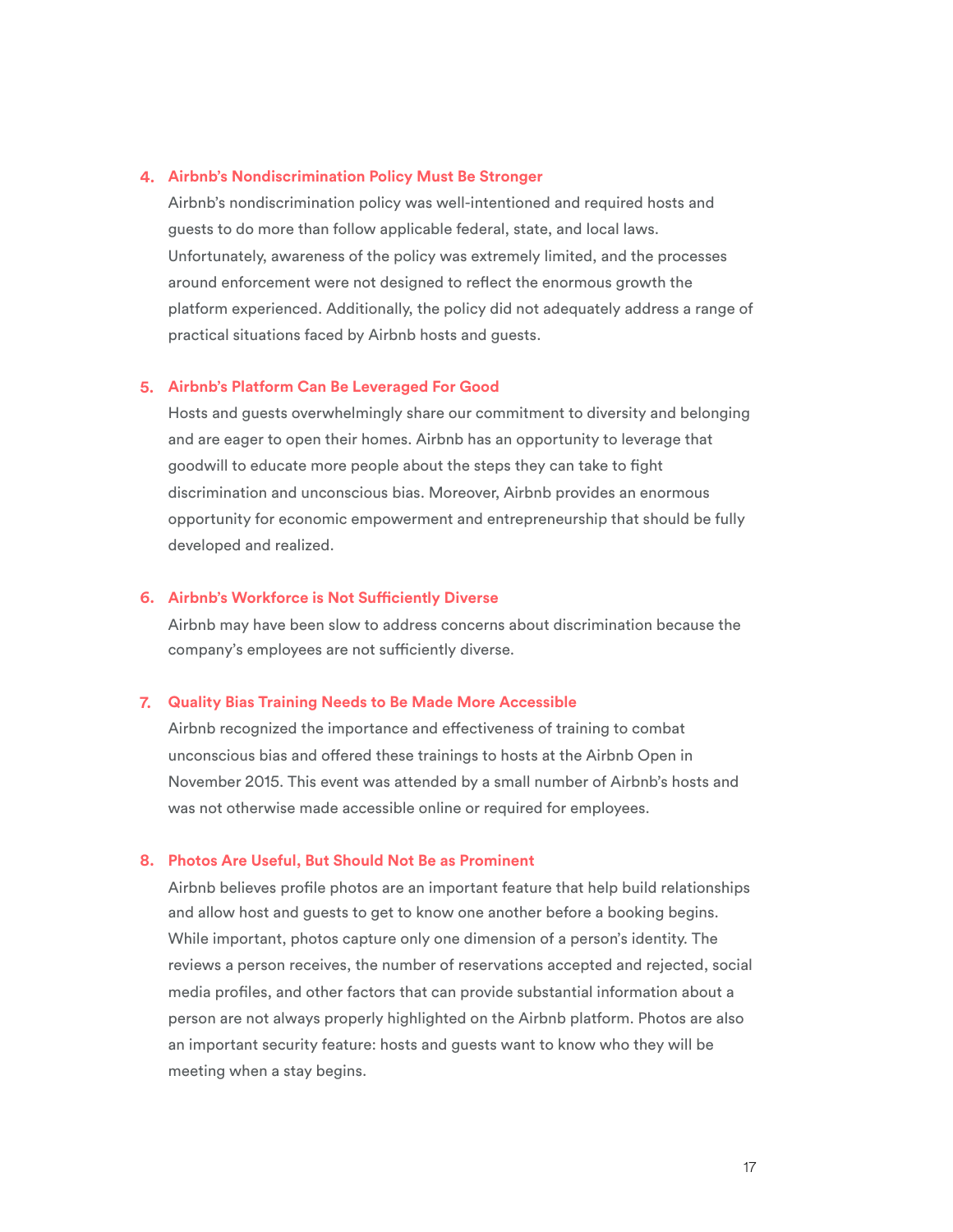#### **9. Guests Need Greater Support When Booking**

Many guests struggle to book a reservation when they begin using Airbnb. It is not easy to determine if these guests are discriminated against because of their race or because of other characteristics, such as not having any reviews, and are thus rejected by hosts who prefer guests with an established track record on Airbnb. As a business, Airbnb must work to improve this and address the very real problem that some guests have been discriminated against and need additional assistance.

#### **10. Airbnb Should Expand Host Opportunities in Communities of Color**

Airbnb's research and data show that Airbnb listings can bring new housing options and economic opportunities to neighborhoods that have been underserved by traditional hospitality companies. While many listings already exist in underserved communities, the company can do more to reach out to communities of color to encourage them to take advantage of this economic opportunity, and I hope community organizations will partner with the company on this effort.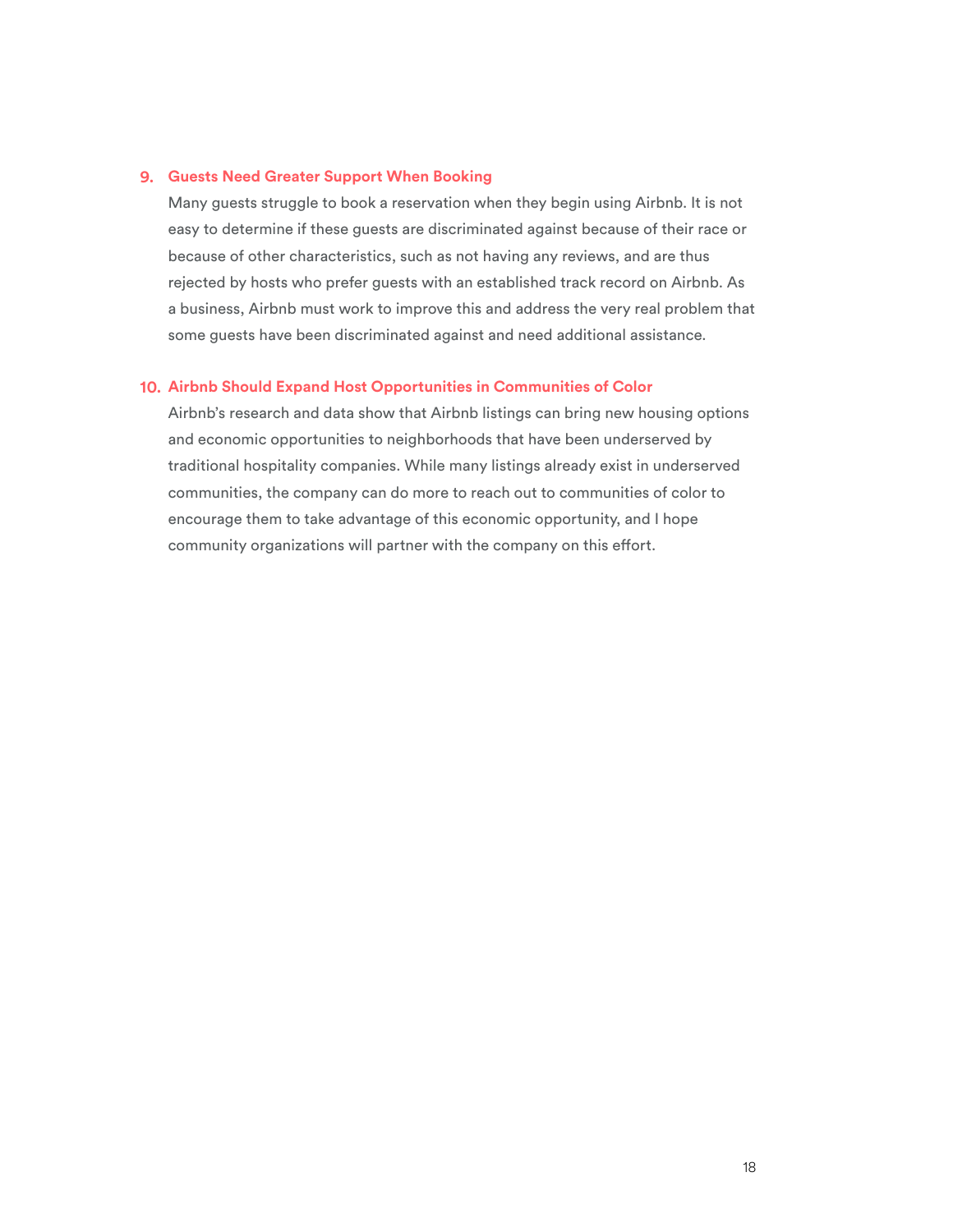## **Chapter Three: Policy Changes**

After evaluating these challenges and lessons learned, Airbnb has committed to a series of policy and product changes that will be implemented immediately. These changes are broadly assigned to eight categories:

- 1. The Airbnb Community Commitment
- 2. Enforcing the Rules, Supporting Our Community
- 3. Open Doors
- 4. Fighting Bias and Bringing People Together
- 5. One Million Instant Book Listings
- 6. Going Beyond Photos
- 7. A Permanent Full-Time Team of Engineers to Fight Bias and Promote Diversity
- 8. A Diverse Workforce, A Diverse Community

#### **The Airbnb Community Commitment**

Airbnb will require all users to explicitly acknowledge that they share the company's commitment to creating a world where anyone can belong anywhere. The company will also substantially improve its policies and the enforcement of rules that help prevent discrimination:

1. Beginning November 1, 2016, everyone who uses Airbnb around the world will be asked to affirm and uphold the Airbnb Community Commitment before they book or share their space on the Airbnb platform. All users will see a message asking them to affirmatively certify that they agree with the following commitment:

> "We believe that no matter who you are, where you are from, or where you travel, you should be able to belong in the Airbnb community. By joining this community, you commit to treat all fellow members of this community, regardless of race, religion, national origin, disability, sex, gender identity, sexual orientation or age, with respect, and without judgment or bias."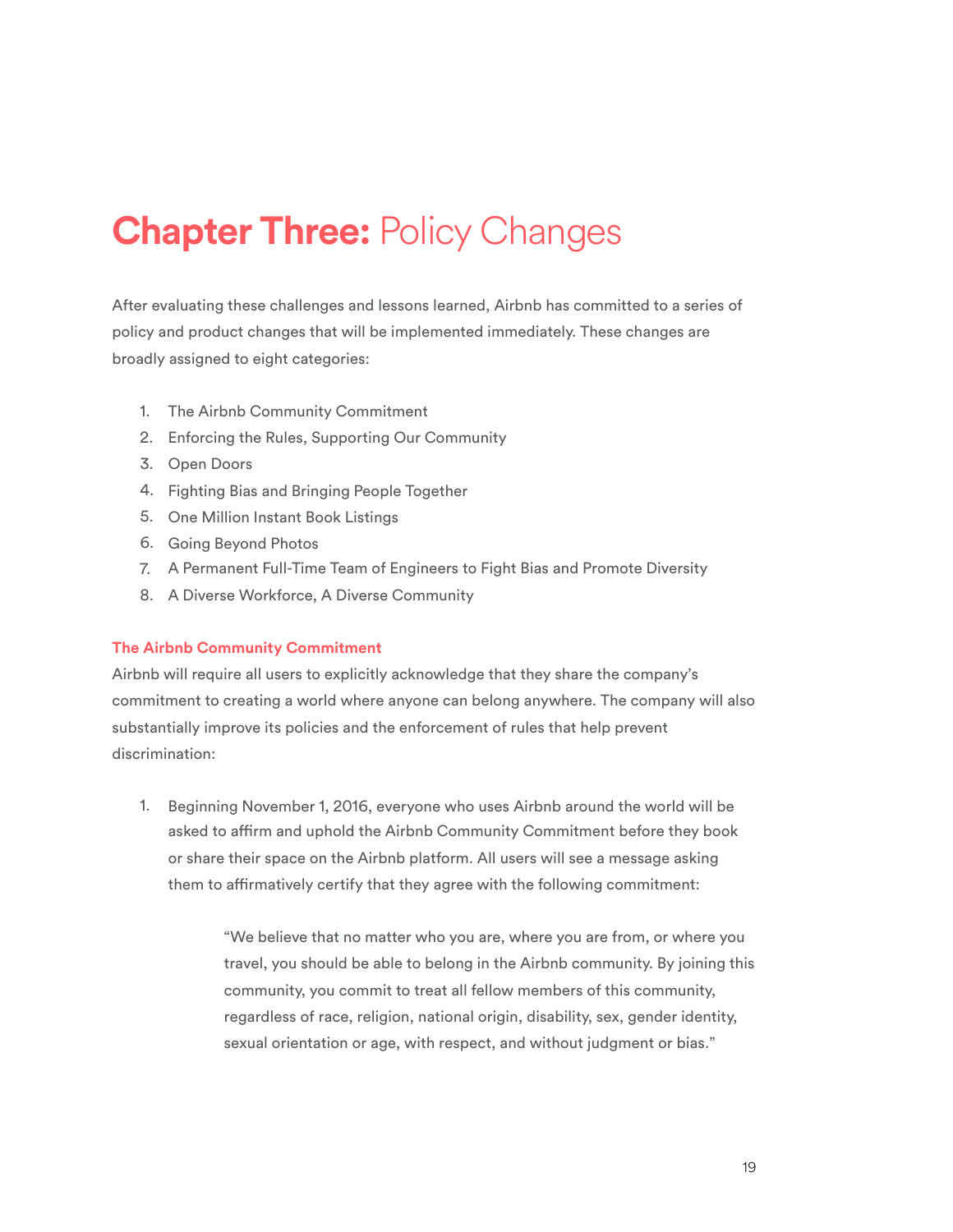Users who do not certify that they agree with this commitment will be prohibited from using Airbnb.

- 2. Implement a new nondiscrimination policy. Under the guidance of former U.S. Attorney General Eric H. Holder, Jr. and noted civil rights attorney John Relman, Airbnb has rewritten its nondiscrimination policy to ensure there is no tolerance for discriminatory practices in the Airbnb community that violate our policy. The new policy requires Airbnb hosts and guests to do signifcantly more than merely follow applicable laws. It is available in Appendix One and will apply to everyone who uses Airbnb as of September 8, 2016. By agreeing to the Airbnb Commitment, users certify that they will also adhere to this new nondiscrimination policy. As noted above, users who do not agree to the Airbnb Commitment will be prohibited from using Airbnb.
- 3. Remind hosts of the Airbnb nondiscrimination policy at key points during the hosting and booking process. These reminders will be in place by the end of 2016.
- 4. Hold hosts accountable. Some guests have reported requesting a booking and being informed by the host that a listing that was advertised as vacant was not available. In some cases, it appears that these listings were then made available for the same trip to guests of a diferent race. Going forward, Airbnb will develop a feature to help prevent this from happening. If a host rejects a guest by stating that their space is not available, Airbnb will automatically block the calendar for subsequent reservation requests for that same trip. This feature will be implemented in the frst half of 2017.

#### **Enforcing the Rules, Supporting Our Community**

To ensure Airbnb improves its response to discrimination complaints and better enforces its policies, the company signifcantly improved its enforcement and response protocols. As part of this, an array of teams worked to develop and implement technology that rapidly identifes cases of reported discrimination, and immediately routes those cases to a group of trained specialists. The teams also developed thoughtful enforcement procedures to ensure those cases are handled consistently and with the utmost care by a group of trained specialists. If a guest or a host believes they have been discriminated against, Airbnb will investigate their complaint and take action if the policy has been violated. Every customer service employee will receive robust training so they can better identify potential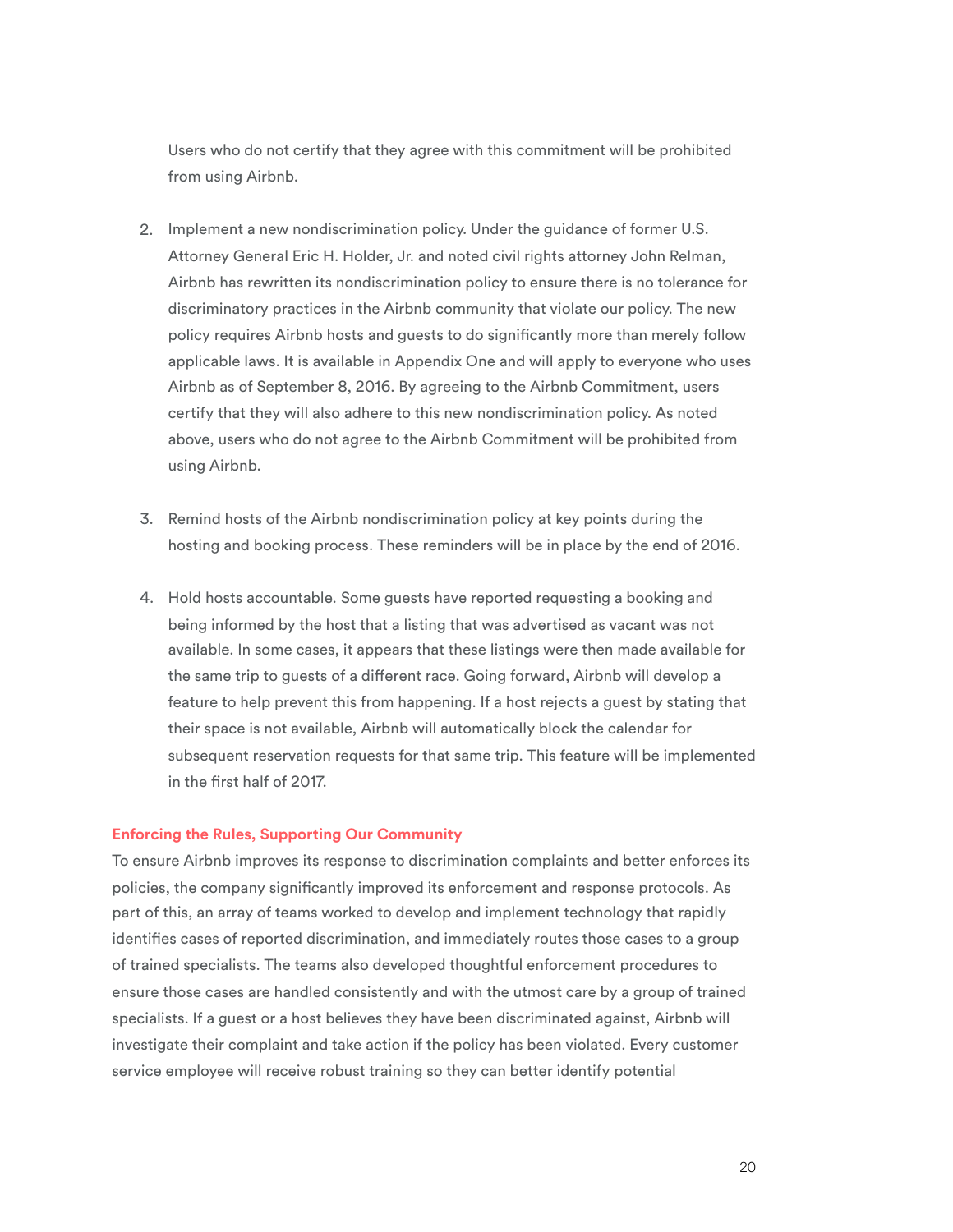discrimination and route any suspected or reported discrimination to a specially trained team focused on addressing and combating discrimination. All team members will receive this training by January 2017.

Any guest who believes they have been discriminated against will also have enhanced options to report their experience to the Airbnb team. Members of the Airbnb community will be able to:

- 1. Flag an Airbnb message to quickly report discrimination or hate speech to Airbnb. These user fags are available now from the website, and Airbnb is working to expand and enhance this tool by January 2017.
- 2. Visit the new Nondiscrimination section of the enhanced Help Center, which will have additional information regarding Airbnb's policies and a place for users to report their concerns.
- 3. Quickly access more information about Airbnb's policies and how to report a concern. Every Airbnb guest who requests and is denied a reservation will receive an email with a link to information about Airbnb's community standards, which will include rules for hosts and information on how to report instances of discrimination. This will be implemented no later than November 1.

#### **Open Doors**

Ultimately, every guest who visits Airbnb is looking for a place to stay, but for a few, this has been made more difficult because they have been victims of discrimination. Airbnb is committed to implementing solutions that help ensure everyone can use the site to fnd a place to stay. and if someone is discriminated against while using the platform, Airbnb wants to make it right. To achieve this goal, Airbnb is instituting Open Doors.

Under Open Doors, if a guest is not able to book a listing because they have been discriminated against, Airbnb will ensure the guest fnds a place to stay.

The Airbnb team will do this by providing timely, 24/7, personalized, hands-on support from a specially trained Airbnb employee who will help the guest fnd a place to stay on Airbnb. If there is not a similar Airbnb listing in the market, Airbnb will identify an alternative accommodation option.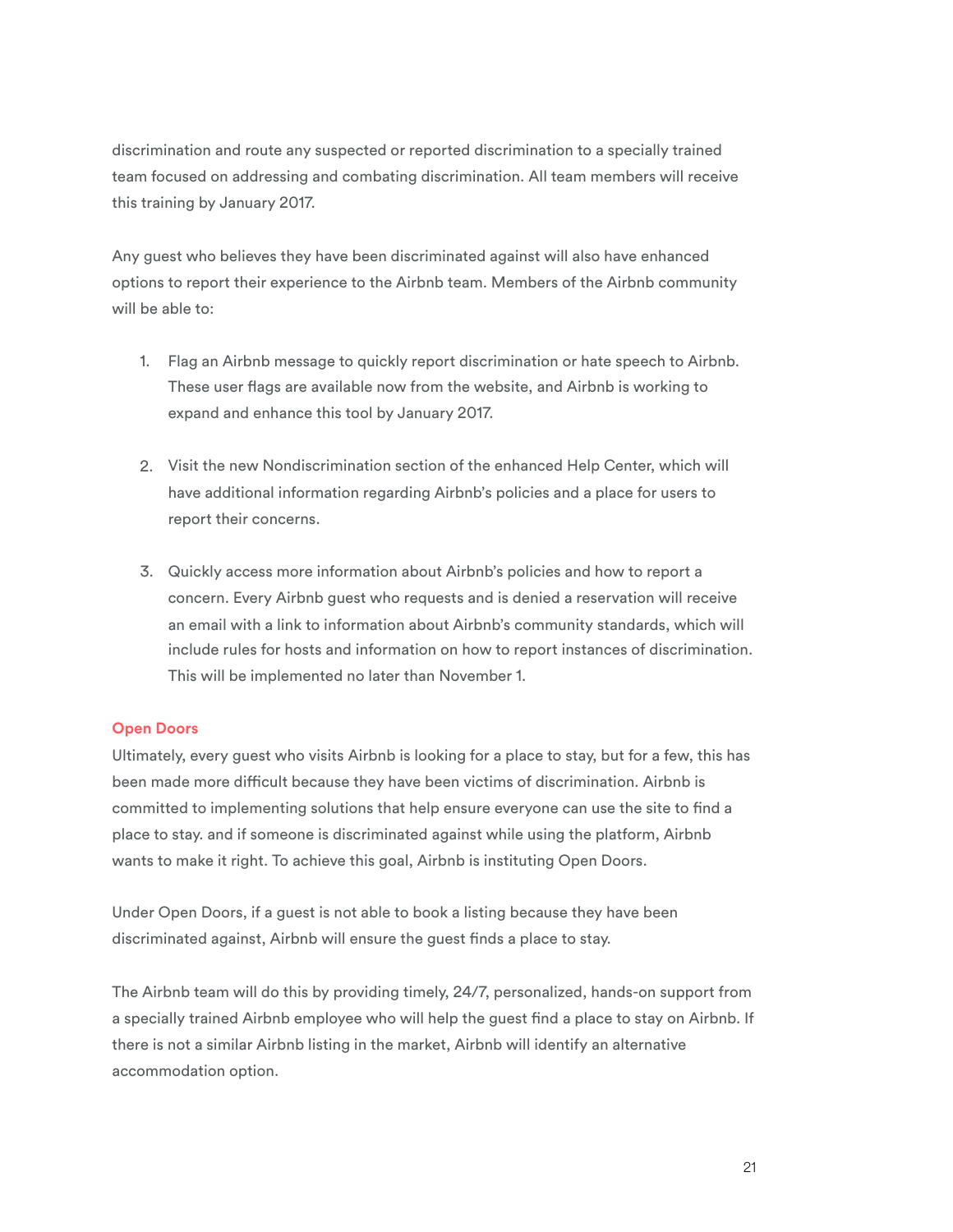#### **Welcome to Our Home: Addressing Bias and Bringing People Together**

As a company whose mission is to create a world where anyone can belong anywhere, Airbnb is committed to both fghting bias and encouraging people to open their homes to guests from diferent communities and cultures. Airbnb will pursue this goal by:

- 1. Launching anti-bias training. Not all discrimination is explicit, and we all have biases that we may not even be aware of. That is why Airbnb engaged with one of the country's preeminent experts in this feld, Dr. Robert Livingston, to help develop trainings that will help reduce unconscious bias. This online training will be made available to every Airbnb host beginning November 1, 2016. As the program develops, we will work to highlight hosts who have completed the training.
- 2. Expanding anti-bias training for everyone who works for Airbnb. Airbnb currently has an anti-bias training program that has been completed by 25 percent of all employees. By January 31, 2017, all Airbnb employees will have completed the new and enhanced training. Airbnb customer service representatives are on the front lines of dealing with hosts from around the world; these employees will receive specialized anti-bias training by January 2017.

#### **One Million Instant Book Listings**

Instant Book allows certain listings to be booked immediately—without prior host approval of a specifc guest. To achieve these goals, Airbnb will accelerate the use of Instant Book with a goal of one million listings bookable via Instant Book by January 2017.

Instant Book makes it easier for guests to be accepted by hosts on the platform if they meet some basic qualifcations, and hosts can set preferences that serve the purpose of automatically fltering guests, including whether the listing is pet-friendly, suitable for events, or features particular amenities. More importantly, Instant Book reduces the potential for bias because hosts automatically accept guests who meet these objective custom settings they have put in place.

Airbnb has already worked to increase the number of Instant Book listings, which has more than doubled in the past year.

#### **Going Beyond Photos**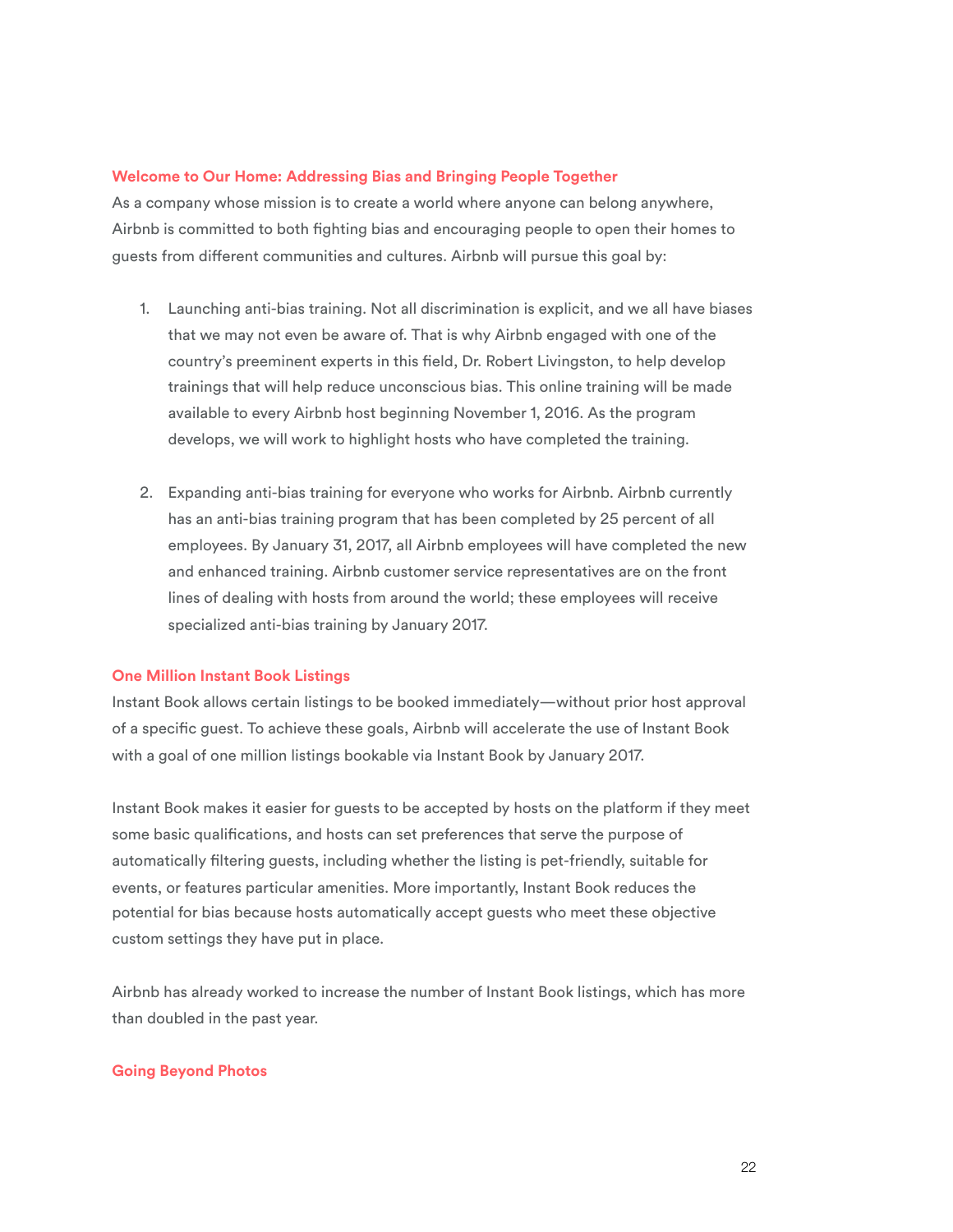Some advocates have asked Airbnb to consider removing photographs from its guest profles, noting that removing a person's picture and even using a pseudonym prevents a host from discriminating against a guest based on certain immutable characteristics. Creating these kinds of anonymous tools has helped people successfully apply for mortgages and employment opportunities, just to name a few examples.

However, profle photos are essential to Airbnb's overall mission of building a community and creating durable, lasting relationships between host and guests that continue long after a reservation has ended. Creating these kinds of relationships is far diferent from merely facilitating an anonymous transaction.

After thoroughly analyzing this issue, I came to believe that Airbnb guests should not be asked or required to hide behind curtains of anonymity when trying to fnd a place to stay. Technology can bring us together and technology shouldn't ask us to hide who we are. Instead, we should be implementing new, creative solutions to fght discrimination and promote understanding. I believe the various policy changes outlined in this report meet that goal.

Still, I believe there is room for improvement in the Airbnb platform on this issue. The reviews a host and guest have received, their social media presence, and other information regarding Airbnb community members are not always properly highlighted on the Airbnb platform. Research indicates that people base decisions on conspicuous and prominent information, and Airbnb has committed to making this information easier to access. By the end of 2016, Airbnb will modify the reservation request system to better feature objective information regarding trip details and—where available—reputation-enhancing data such as reviews and verifed ID to reduce the potential for bias. As part of the process outlined above, Airbnb will also experiment with reducing the prominence of guest photos in the booking process.

These changes are rooted in research. Airbnb recently partnered with experts at Stanford University who found that reputation systems like review scores can signifcantly extend the trust between dissimilar users. Making review and other objective data more readily available could help overcome some people's inclination to only trust people who are like them. The initial study performed by the Stanford researchers examined a range of demographic features, but did not include race. Airbnb is currently working with the same researchers on a new study that will consider race as a factor.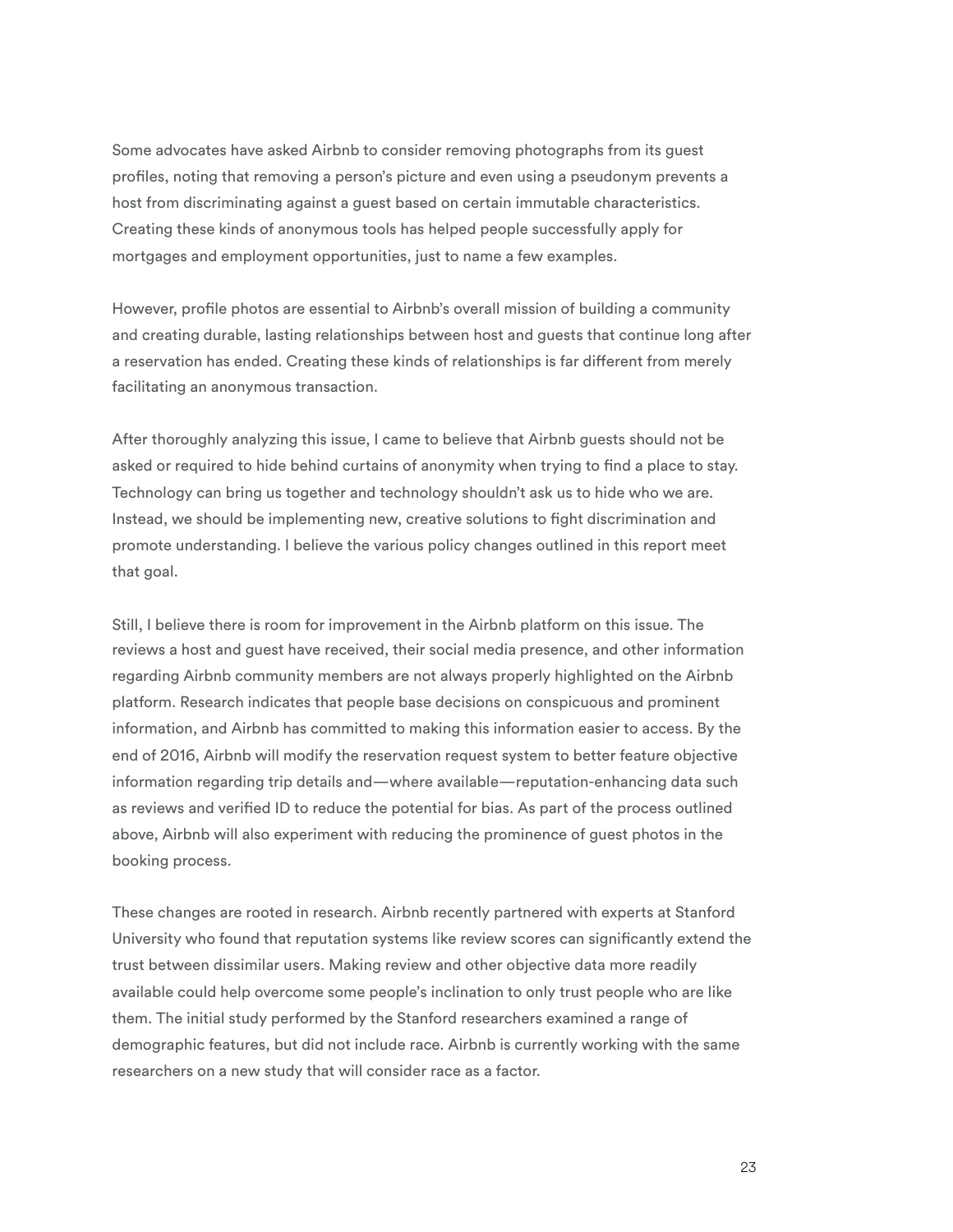#### **A Permanent, Full-Time Product Team to Fight Bias and Promote Diversity**

Airbnb has assembled a permanent, full-time team of engineers, data scientists, researchers and designers whose sole purpose is to advance belonging and inclusion and to root out bias. This team will perform tests with input from social science experts, examine algorithms, and make ongoing adjustments to the technical underpinnings of Airbnb's platform to achieve these ends.

I know of no other technology company that has created such a team as a permanent part of its structure. Just as teams of lawyers were assembled to fght discrimination in the mid-20th century, it is my hope that 21st-century engineers will do their part to help eliminate bias and set an example for other technology startups and companies in the sharing economy to do the same.

#### **A Diverse Workforce, A Diverse Community**

Airbnb realizes that a more diverse company is a stronger company. Airbnb wants to ensure its workforce is more diverse and has work to do to achieve this goal. Airbnb will:

- 1. Create a new, comprehensive plan to recruit and retain a diverse workforce. Later in September, Airbnb will fle a report indicating that approximately 9.64 percent of all its United States-based employees are from underrepresented populations. Airbnb is committed to ensuring that the percentage of employees from underrepresented populations in the U.S. increases to 11 percent by the end of 2017, and is taking a series of steps to help recruit more employees from underrepresented backgrounds. Airbnb will:
	- a. Implement the Diversity Rule, a new Airbnb policy that will mandate that all candidate pools for senior level positions at Airbnb include women and candidates from underrepresented backgrounds.
	- b. Substantially expand efforts to recruit new employees from Historically Black Colleges and Universities, schools with large Latino populations, and schools with large female populations in science and engineering.
	- c. Assure that all hiring managers and their team leaders be assessed, in part, on their eforts to diversify their teams.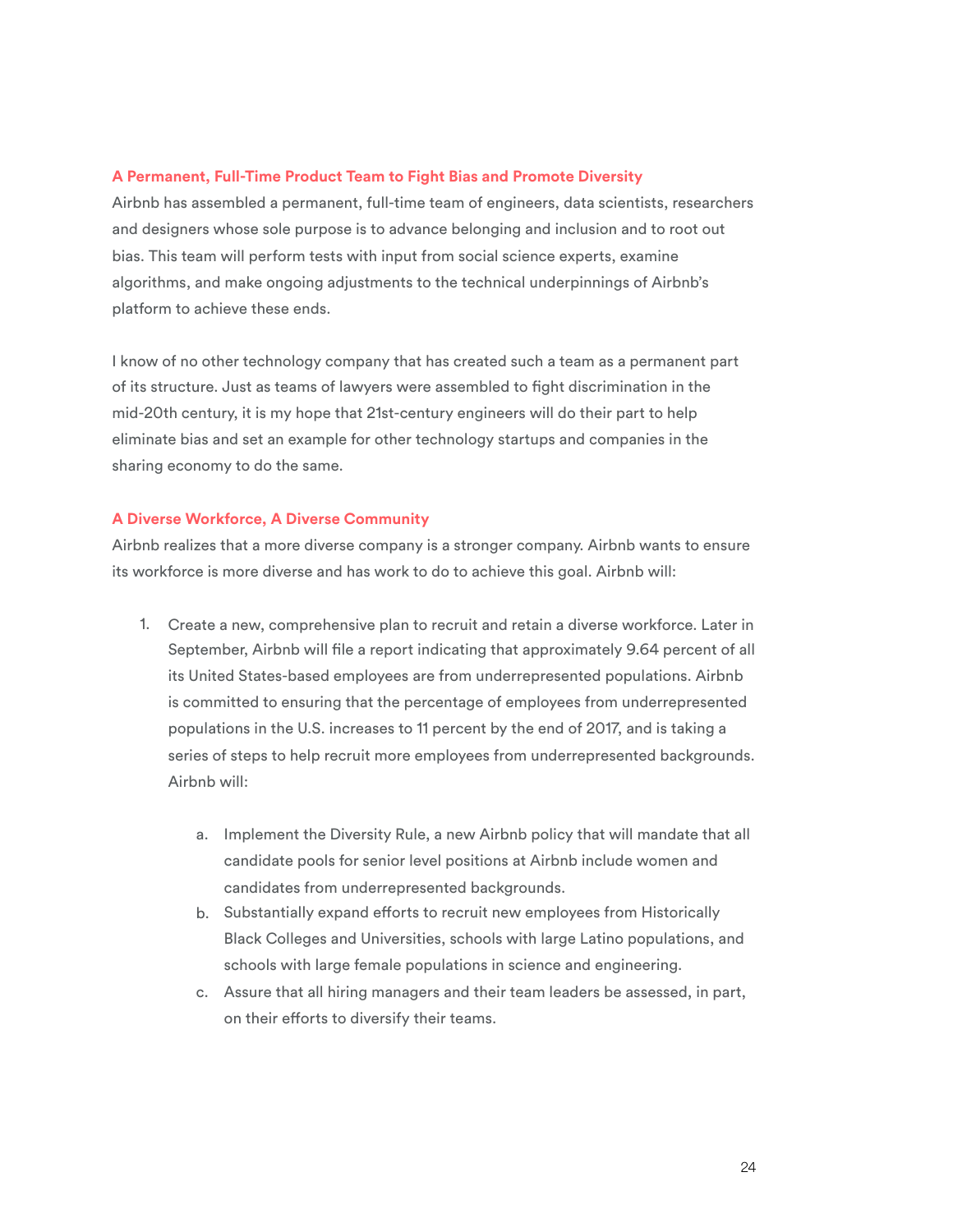- 2. Expand eforts to bring economic opportunities to minority-owned business. Airbnb recognizes that its employees and business relationships outside the company inform how they think, operate, and solve problems, and they are committed to bringing more economic opportunities to minority communities and minorityowned businesses. Currently, one percent of Airbnb's total procurement spend goes to suppliers owned by underrepresented minorities, women, veterans, members of the LGBTQ community, and businesses in Historically Underutilized Business Zones. Airbnb will work to increase this fgure to 10 percent of total procurement spend by 2019. To oversee this commitment, Airbnb will hire a Manager for Supplier Diversity. This newly created full-time position will be responsible for identifying opportunities where Airbnb can more actively engage with and support minorityowned and -operated businesses here in the United States.
- 3. Encourage more minorities to host on Airbnb. Airbnb ofers economic opportunities to every American, and the typical Airbnb host in the U.S. earns \$5,900 per year. Minority communities in particular have beneftted from hosting. For example, the number of Airbnb guests grew 78 percent year-over-year in the 30 New York City zip codes with the largest percentage of black residents, compared to 50 percent city-wide. Airbnb will do more to encourage people in underserved communities to take advantage of the economic opportunities hosting provides. In the next several months, Airbnb will partner with community-based organizations like the National Urban League to encourage people to share their space and create trainings for hosts in minority communities. Initial trainings will take place in Springfeld, Massachusetts; Washington, D.C.; Gary, Indiana; and Detroit. Airbnb will advertise in media outlets that have historically reached more people in communities of color, and continue to explore additional partnership and marketing opportunities that reach a diverse audience.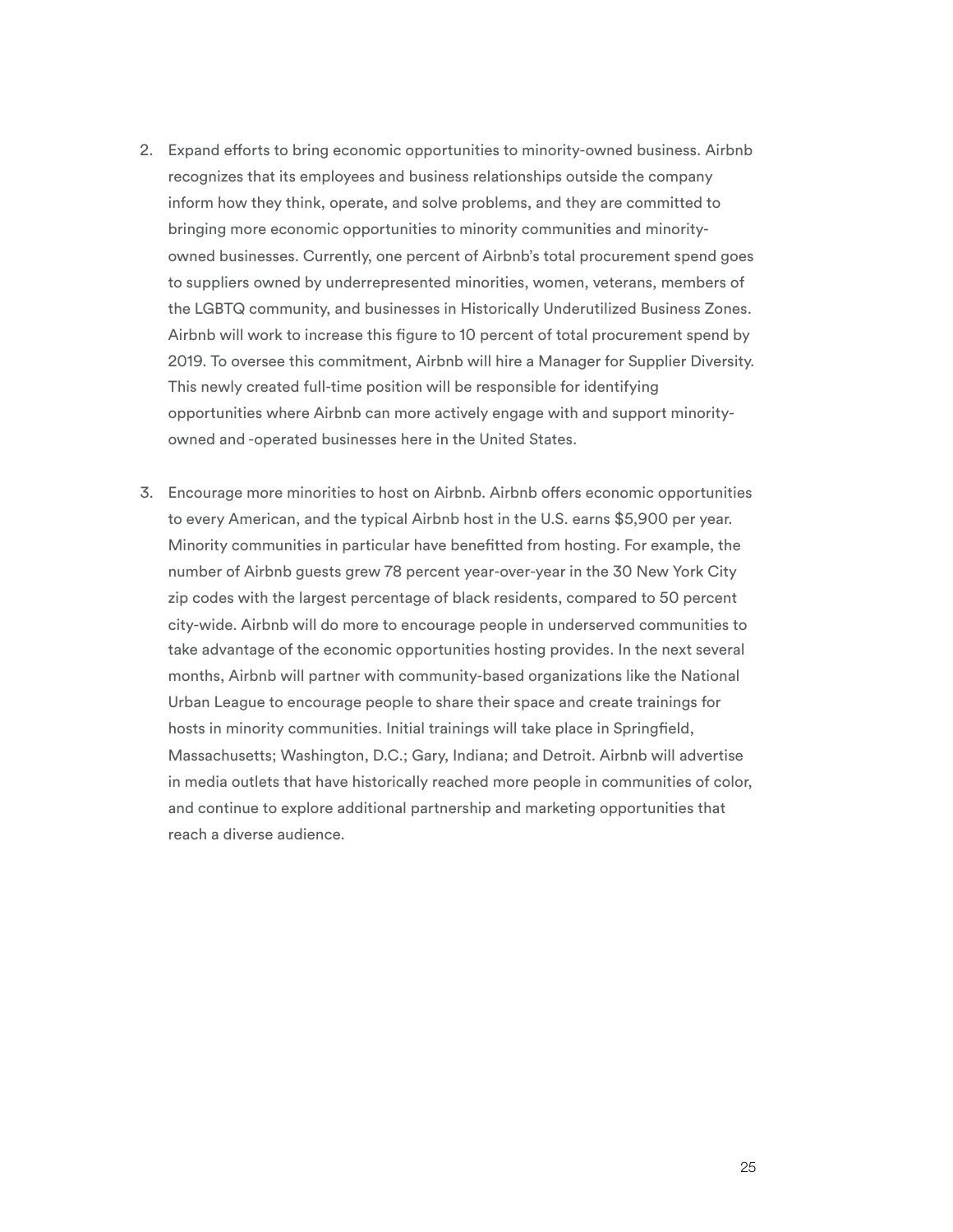# **Conclusion**

Fighting discrimination and bias is difficult and while these policy, product, and operational changes are a strong step in the right direction, achieving the goals outlined in this report will require constant vigilance and ongoing work. I hope everyone who shares my commitment to fairness and equality holds Airbnb accountable, evaluates these measures, and shares their thoughts on how the company and community can continue to make travel fair for all.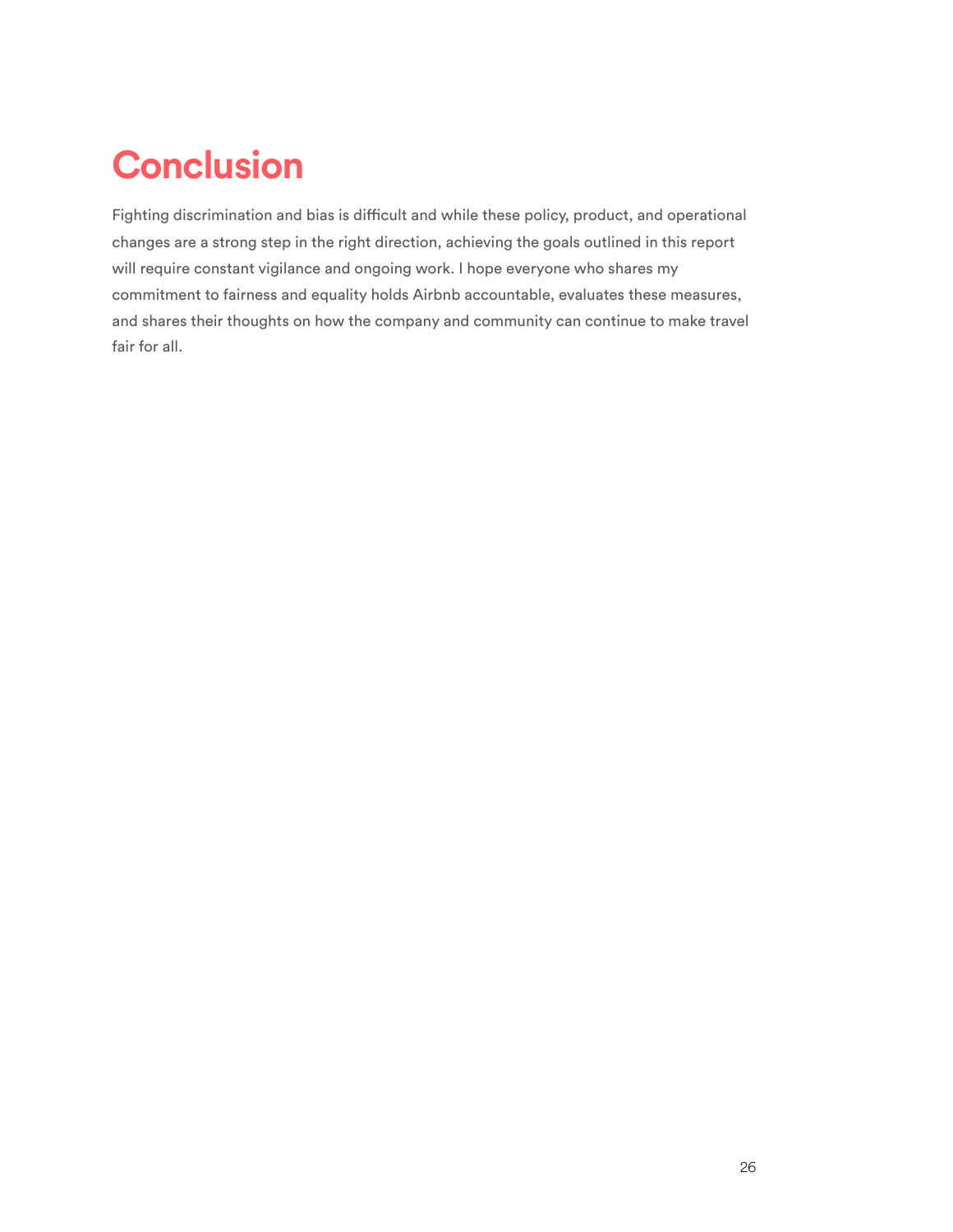# **Appendix One:**  The Airbnb Nondiscrimination Policy

### **Airbnb's Nondiscrimination Policy: Our Commitment to Inclusion and Respect**

Airbnb is, at its core, an open community dedicated to bringing the world closer together by fostering meaningful, shared experiences among people from all parts of the world. Our community includes millions of people from virtually every country on the globe. It is an incredibly diverse community, drawing together individuals of diferent cultures, values, and norms.

The Airbnb community is committed to building a world where people from every background feel welcome and respected, no matter how far they have traveled from home. This commitment rests on two foundational principles that apply both to Airbnb's hosts and guests: inclusion and respect. Our shared commitment to these principles enables every member of our community to feel welcome on the Airbnb platform no matter who they are, where they come from, how they worship, or whom they love. Airbnb recognizes that some jurisdictions permit, or require, distinctions among individuals based on factors such as national origin, gender, marital status, or sexual orientation, and it does not require hosts to violate local laws or take actions that may subject them to legal liability. Airbnb will provide additional guidance and adjust this nondiscrimination policy to refect such permissions and requirements in the jurisdictions where they exist.

While we do not believe that one company can mandate harmony among all people, we do believe that the Airbnb community can promote empathy and understanding across all cultures. We are all committed to doing everything we can to help eliminate all forms of unlawful bias, discrimination, and intolerance from our platform. We want to promote a culture within the Airbnb community— hosts, guests, and people just considering whether to use our platform—that goes above and beyond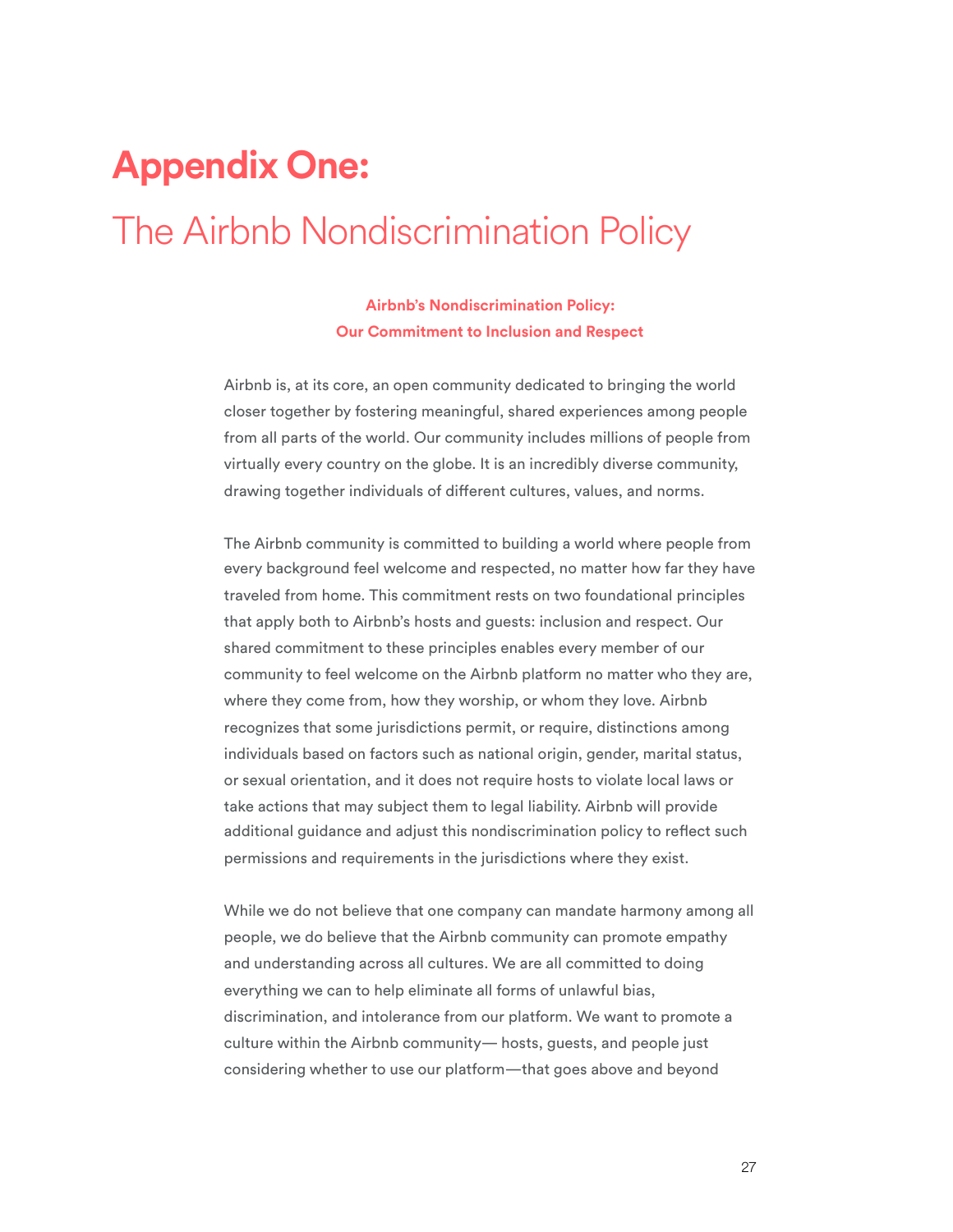mere compliance. To that end, all of us—Airbnb employees, hosts, and guests alike—agree to read and act in accordance with the following policy to strengthen our community and realize our mission of ensuring that everyone can belong, and feels welcome, anywhere.

- **Inclusion** We welcome guests of all backgrounds with authentic hospitality and open minds. Joining Airbnb, as a host or guest, means becoming part of a community of inclusion. Bias, prejudice, racism, and hatred have no place on our platform or in our community. While hosts are required to follow all applicable laws that prohibit discrimination based on such factors as race, religion, national origin, and others listed below, we commit to do more than comply with the minimum requirements established by law.
- **Respect** We are respectful of each other in our interactions and encounters. Airbnb appreciates that local laws and cultural norms vary around the world, and expects hosts and guests to abide by local laws and to engage with each other respectfully, even when views may not refect their beliefs or upbringings. Airbnb's members bring to our community an incredible diversity of background experiences, beliefs, and customs. By connecting people from diferent backgrounds, Airbnb fosters greater understanding and appreciation for the common characteristics shared by all human beings and undermines prejudice rooted in misconception, misinformation, or misunderstanding.

#### **Specifc Guidance for Hosts in the United States**

As a general matter, we will familiarize ourselves with all applicable federal, state, and local laws that apply to housing and places of public accommodation. Hosts should contact Airbnb customer service if they have any questions about their obligations to comply with this Airbnb Nondiscrimination Policy. Airbnb will release further discrimination policy guidance for jurisdictions outside the United States in the near future. Guided by these principles, our U.S. host community will follow these rules when considering potential guests and hosting guests: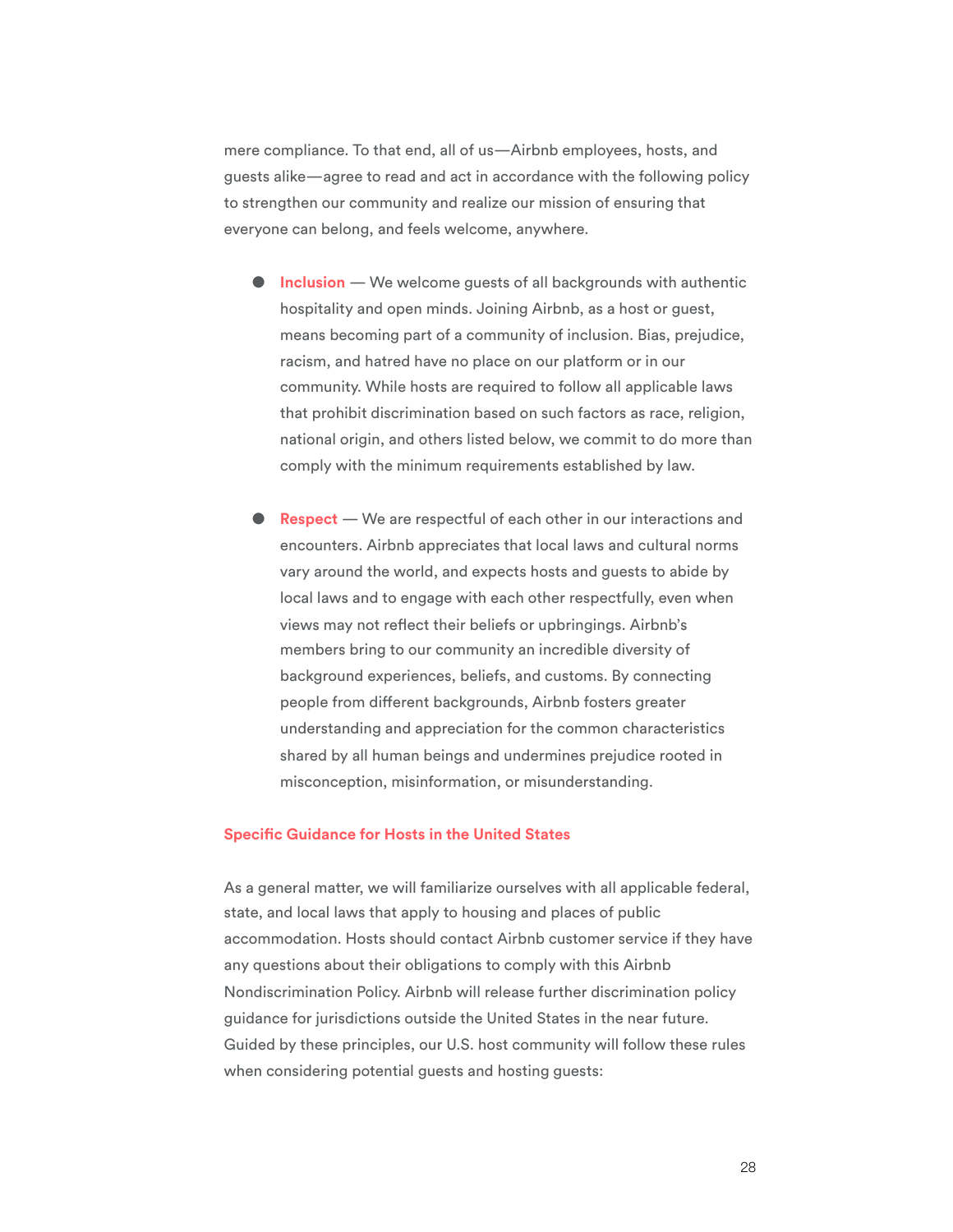### **Race, Color, Ethnicity, National Origin, Religion, Sexual Orientation, Gender Identity, or Marital Status**

#### Airbnb hosts **may not**:

- Decline a guest based on race, color, ethnicity, national origin, religion, sexual orientation, gender identity, or marital status.
- Impose any diferent terms or conditions based on race, color, ethnicity, national origin, religion, sexual orientation, gender identity, or marital status.
- Post any listing or make any statement that discourages or indicates a preference for or against any guest on account of race, color, ethnicity, national origin, religion, sexual orientation, gender identity, or marital status.

#### **Gender**

Airbnb hosts **may not**:

- Decline to rent to a guest based on gender unless the host shares living spaces (for example, bathroom, kitchen, or common areas) with the guest.
- Impose any diferent terms or conditions based on gender unless the host shares living spaces with the guest.
- Post any listing or make any statement that discourages or indicates a preference for or against any guest on account of gender, unless the host shares living spaces with the guest.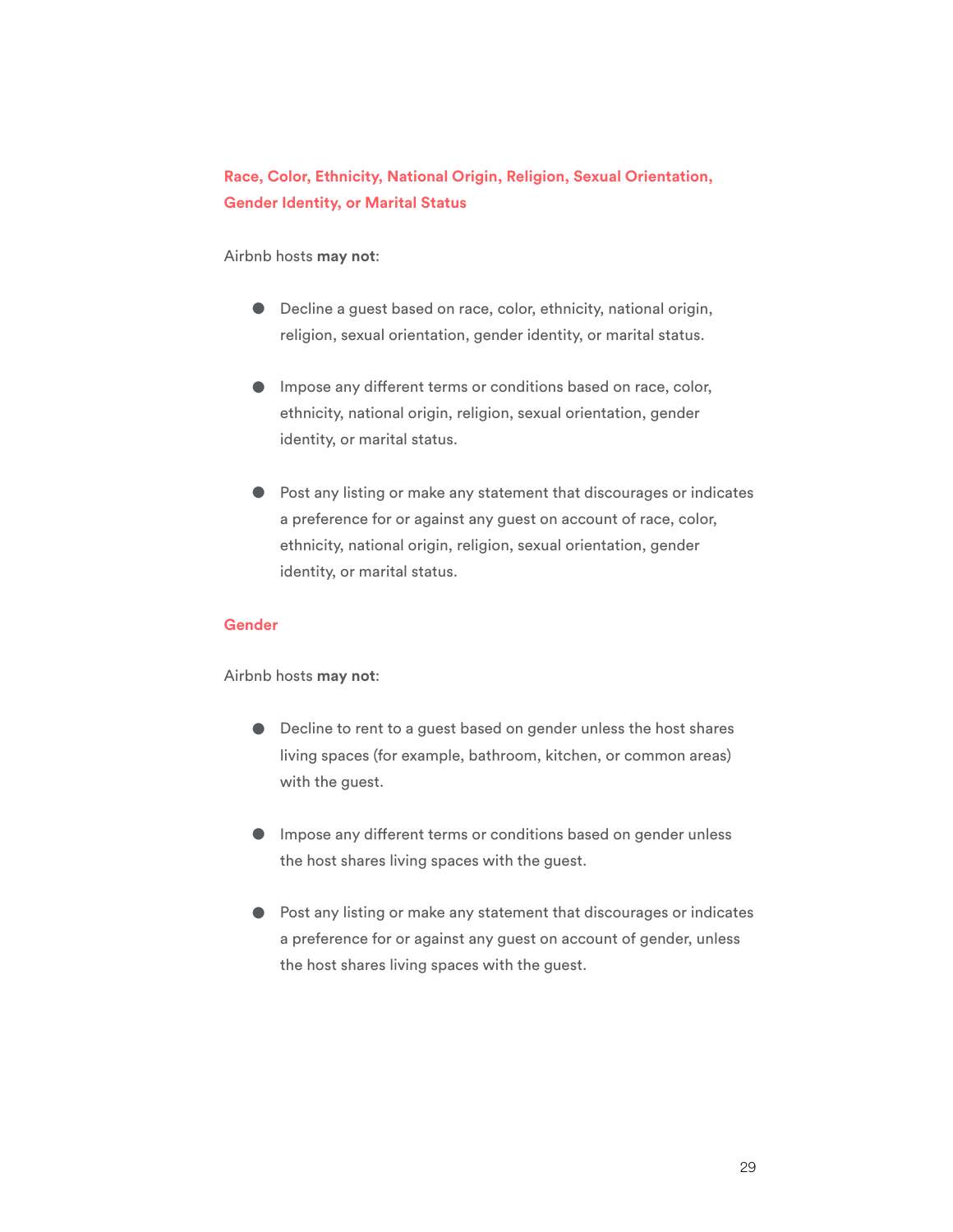Airbnb hosts **may**:

● Make a unit available to guests of the host's gender and not the other, where the host shares living spaces with the guest.

#### **Disability**

Airbnb hosts **may not**:

- Decline a guest based on any actual or perceived disability.
- Impose any diferent terms or conditions based on the fact that the guest has a disability.
- Substitute their own judgment about whether a unit meets the needs of a guest with a disability for that of the prospective guest.
- Inquire about the existence or severity of a guest's disability, or the means used to accommodate any disability. If, however, a potential guest raises his or her disability, a host may, and should, discuss with the potential guest whether the listing meets the potential guest's needs.
- Prohibit or limit the use of mobility devices.
- Charge more in rent or other fees for guests with disabilities.
- Post any listing or make any statement that discourages or indicates a preference for or against any guest on account of the fact that the guest has a disability.
- Refuse to communicate with guests through accessible means that are available, including relay operators (for people with hearing impairments) and email (for people with vision impairments using screen readers).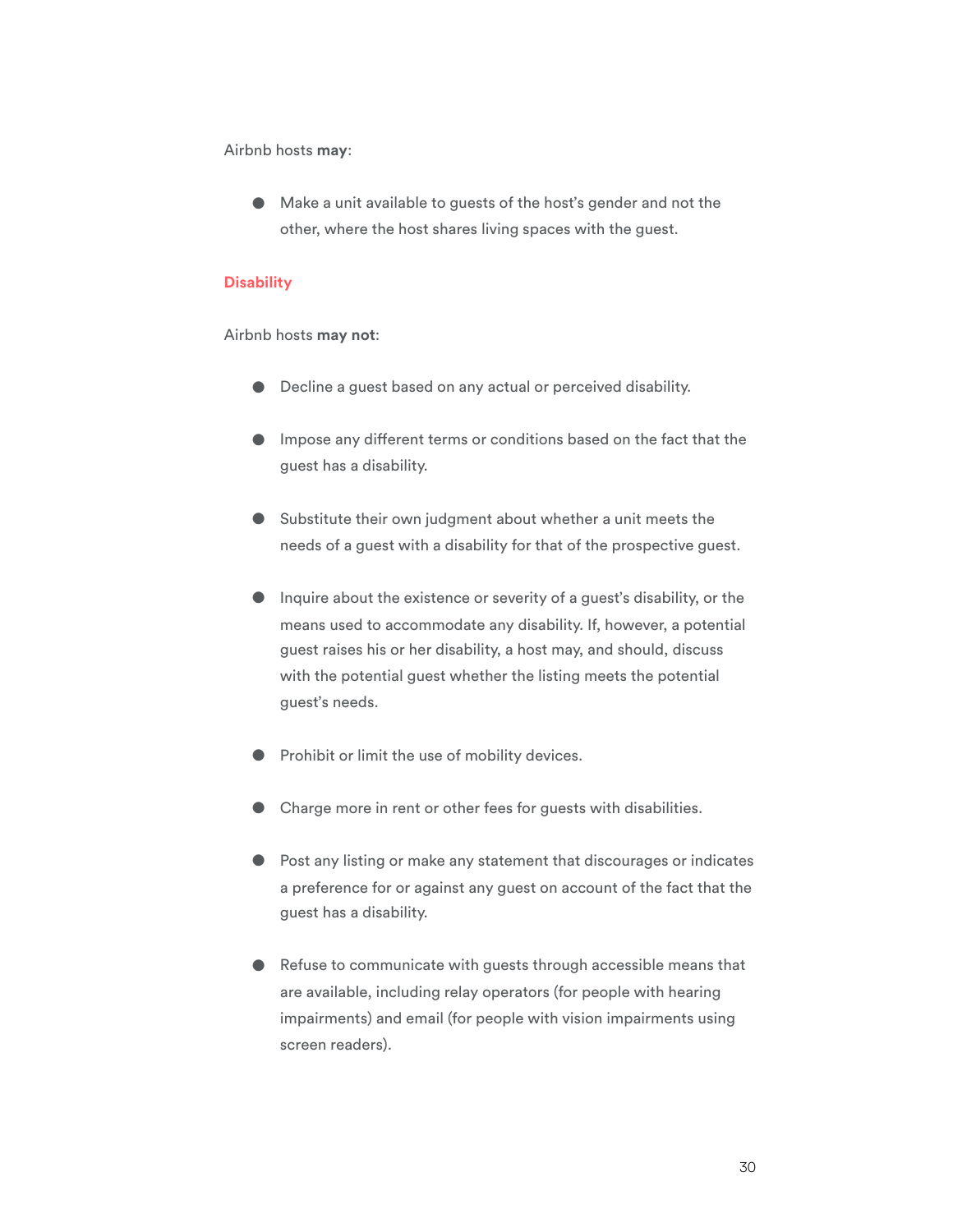● Refuse to provide reasonable accommodations, including flexibility when guests with disabilities request modest changes in your house rules, such as bringing an assistance animal that is necessary because of the disability, or using an available parking space near the unit. When a guest requests such an accommodation, the host and the guest should engage in a dialogue to explore mutually agreeable ways to ensure the unit meets the guest's needs.

Airbnb hosts **may**:

● Provide factually accurate information about the unit's accessibility features (or lack of them), allowing for guests with disabilities to assess for themselves whether the unit is appropriate to their individual needs.

#### **Personal Preferences**

Airbnb hosts **may**:

- Except as noted above, Airbnb hosts may decline to rent based on factors that are not prohibited by law. For example, except where prohibited by law, Airbnb hosts may decline to rent guests with pets, or to guests who smoke.
- Require guests to respect restrictions on foods consumed in the listing (e.g., a host who maintains a Kosher or vegetarian kitchen may require guests to respect those restrictions).
- Nothing in this policy prevents a host from turning down a guest on the basis of a characteristic that is not protected under the civil rights laws or closely associated with a protected class. For example, an Airbnb host may turn down a guest who wants to smoke in a unit, or place limits on the number of guests in a unit.